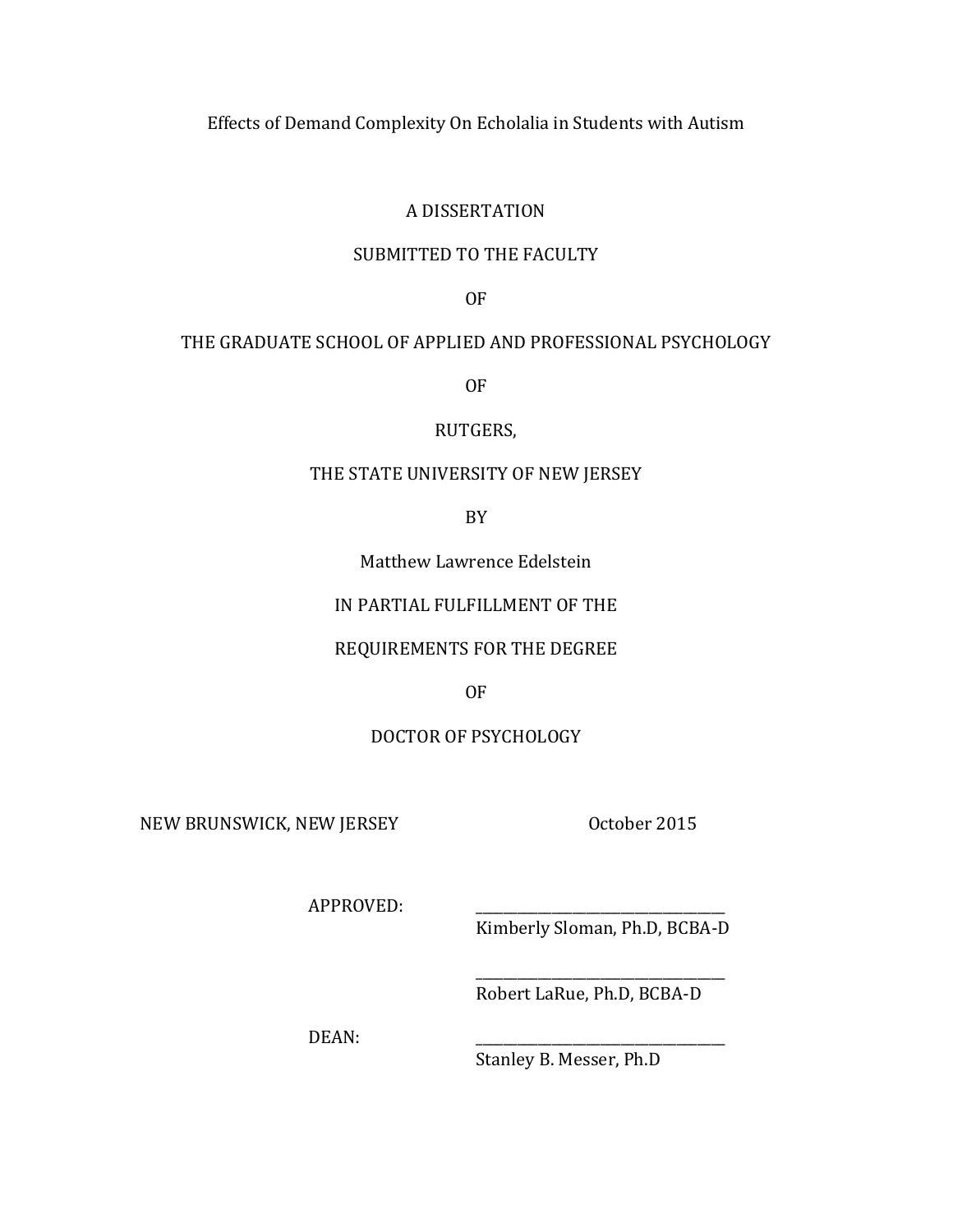### ABSTRACT

Echolalia is a linguistic phenomenon common in individuals with Autism Spectrum Disorder. This study examined the relationship between demand complexity and immediate echolalia in 4 students with an autism diagnosis in a university-based academic setting. Mastered and novel antecedent verbal demands that required an intraverbal response were systematically alternated using a multielement design to test whether participants' immediate echolalia was socially mediated. Results showed that immediate echolalia was more likely to occur during complex novel intraverbal tasks than in any other condition. Implications for function-based treatment are discussed.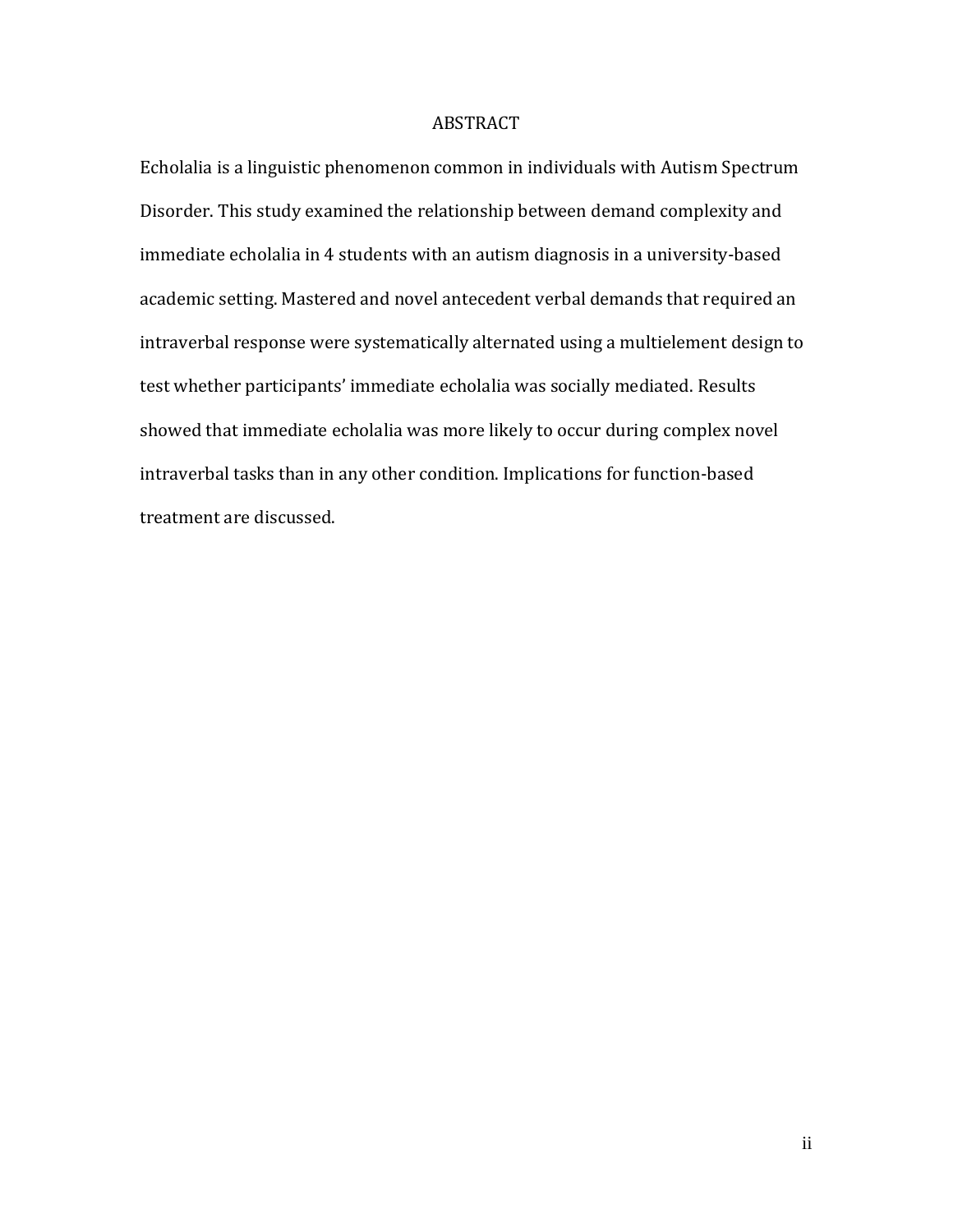# ACKNOWLEDGEMENTS

The author thanks Kimberly Sloman and Robert LaRue for their guidance in the development and implementation of this study.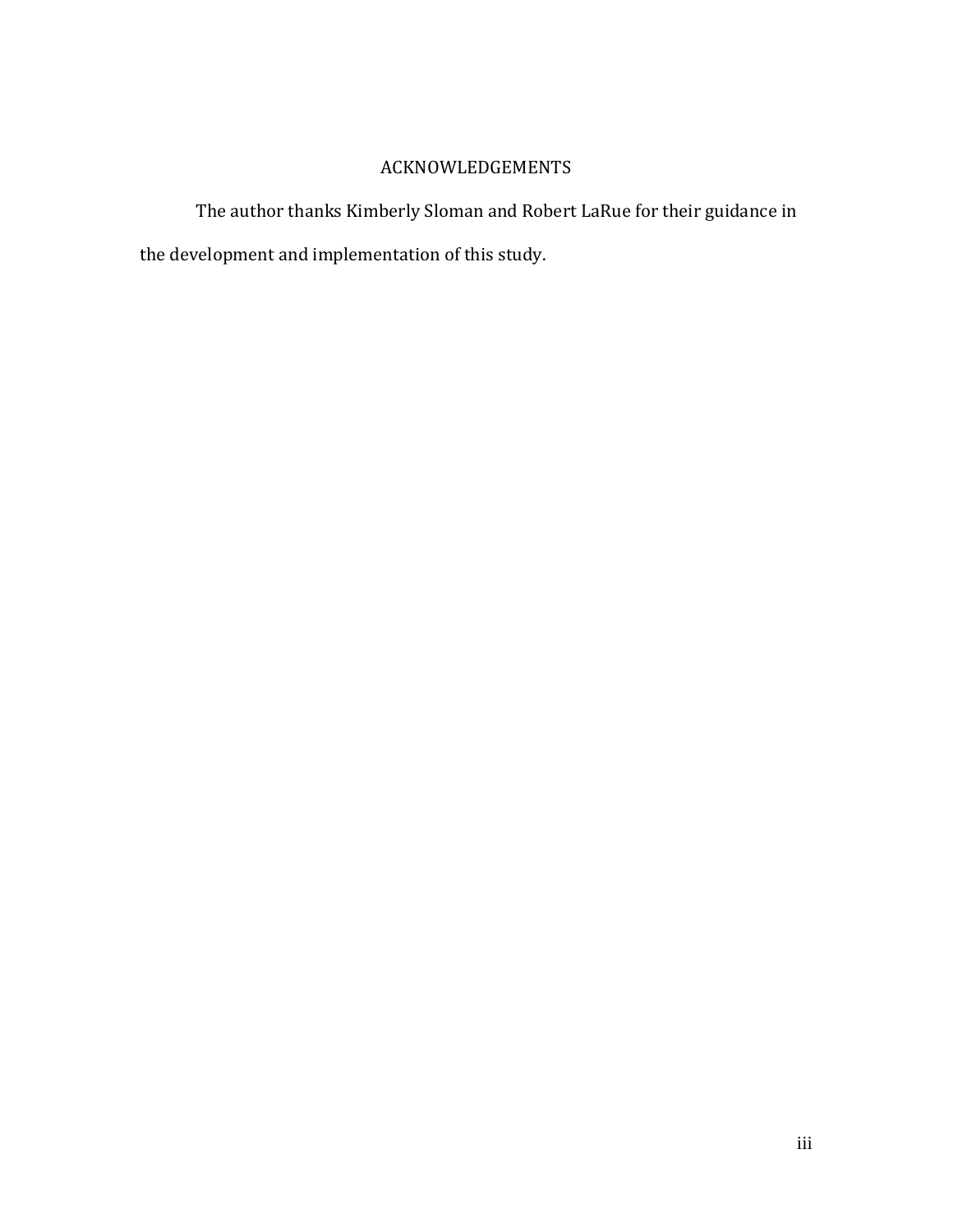## TABLE OF CONTENTS

|      | <b>PAGE</b> |
|------|-------------|
|      |             |
|      |             |
|      |             |
| L    |             |
| II.  |             |
|      |             |
|      |             |
| III. |             |
|      |             |
|      |             |
|      |             |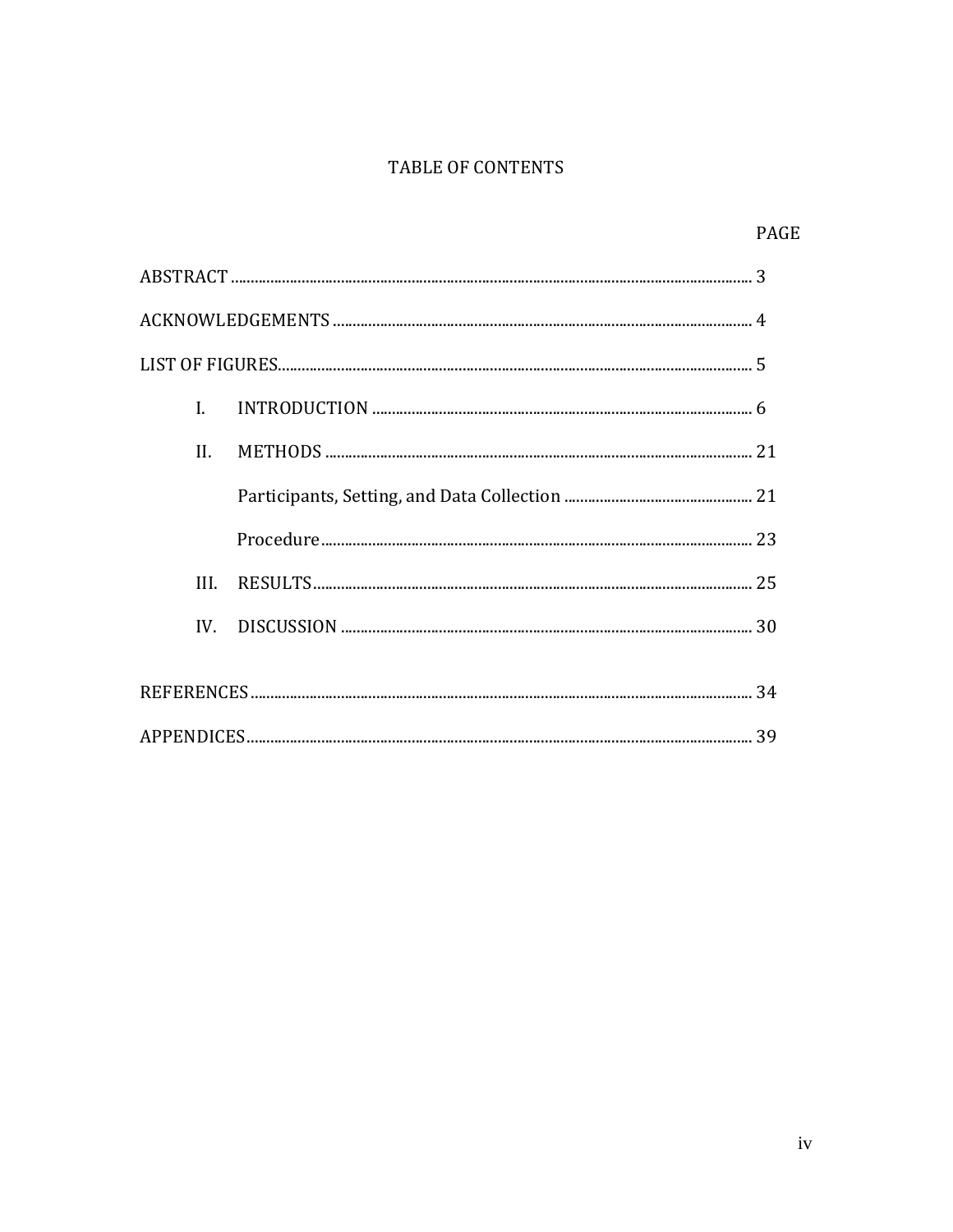# LIST OF FIGURES

| Figure #1 "Percent of opportunity that Courtney engaged in immediate echolalia      |
|-------------------------------------------------------------------------------------|
| Figure #2 "Percent of opportunity that Jasper engaged in immediate echolalia across |
| Figure #3 "Percent of opportunity that Earl engaged in immediate echolalia across   |
| Figure #4 "Rate per minute that Earl engaged in vocal stereotypy across all         |
| Figure #5 "Percent of opportunity that Katherine engaged in immediate echolalia     |
| Figure #6 "Percent of opportunity that Katherine engaged with an "I don't know"     |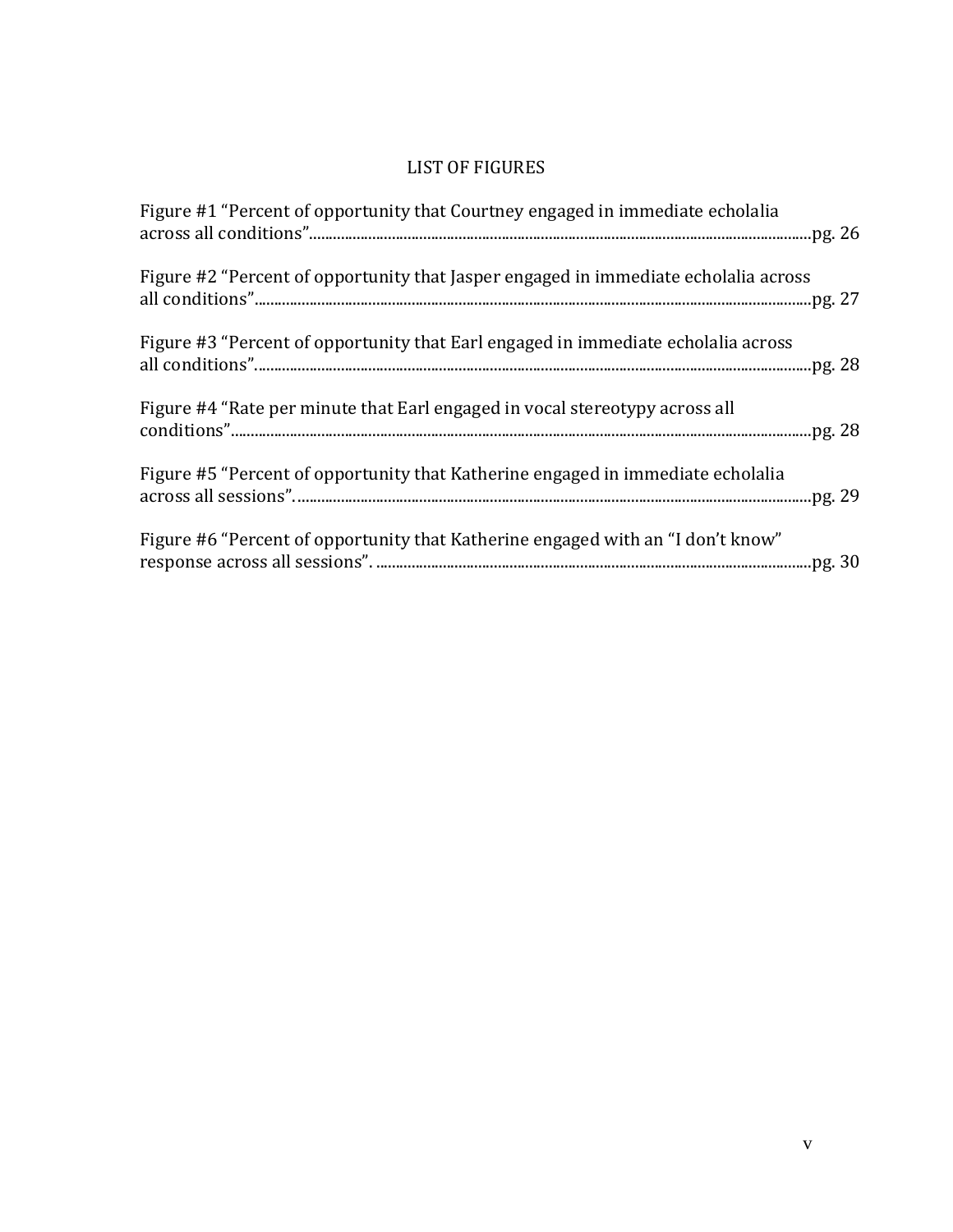#### **Introduction**

Autism, or Autism Spectrum Disorder (ASD), is a spectrum of developmental disorders defined by deficits in social, linguistic, and behavioral domains. One of the universal impairments present amongst these core symptoms is in the pragmatic use of language. Regardless of where individuals with autism fall on the spectrum, each has a varying degree of pragmatic deficits, resulting in a lack of intuitive knowledge to use and understand language within social contexts (Walenski, Tager-Flusberg, & Ullman, 2006). Thus, even high functioning individuals with sophisticated linguistic ability have marked difficulty producing socially appropriate language. Language patterns in ASD have been characterized as being repetitive and stereotyped, excessively literal, and often containing immediate or delayed echolalia (lexically, prosodically, and syntactically faithful repetitions of antecedent utterances) (Walenski, et al., 2006).

### **Echolalia as "Language Play" in Regular Development**

While echolalia and other forms of idiosyncratic language are highly characteristic of individuals with autism, it is also clear that they are present in younger, typically developing children. Studies that have investigated the communicative styles of children with normal language development have found forms of stereotyped language that seem at least similar to cases in autism. These forms of "language play" often involve children's scripted dialogues, occurring by the ages of three to four years, where a child speaks aloud for multiple characters (Hale & Tager-Flusberg, 2005). Spoken language expressed as word play has been found to comprise more than twenty percent of total utterances in children younger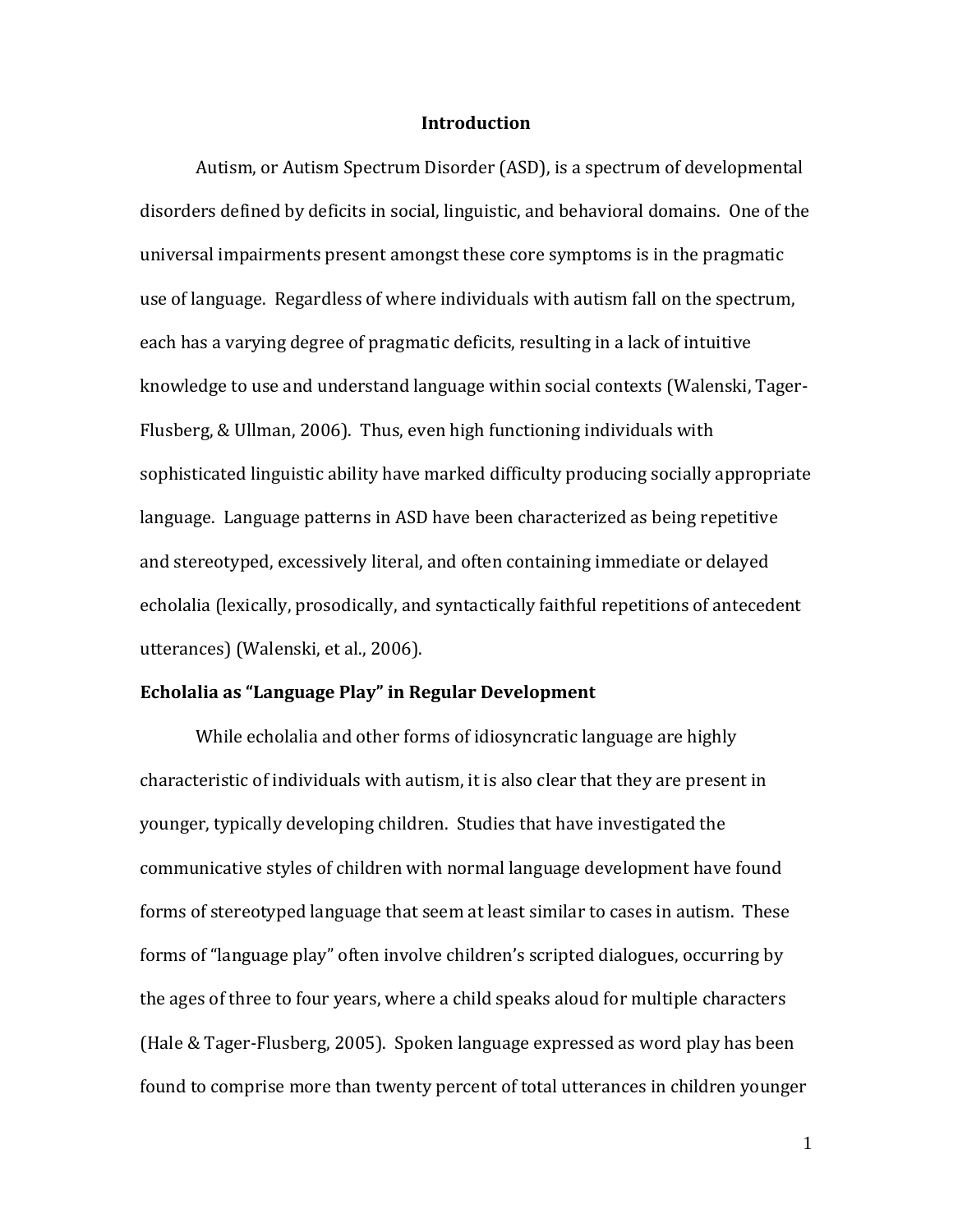than age 5, and consists of various kinds of verbalized fantasy-play and nonsense words (Ely & McCabe, 1994). Previous studies of language play in kindergarten children have sought to categorize these nonsense utterances, many of which include echolalic and stereotyped components. Such categories include *sound play*, involving repetitive, rhythmic, and/or melodic phonation, and *original word play*, which involves repetition, imitation, neologisms, and alterations in prosody (Ely & McCabe, 1994). Most notably, it was found that the use of *traditional* language play involved scripted nursery rhymes and/or children's songs: children seem to repeatedly sing these songs to themselves, regardless of their contextual relevance to the current activity. While these categories seem similar to echolalia and stereotyped language produced by children with autism, there have been no efforts to examine how they relate to one another. It should also be noted that many of these types of utterances occur infrequently among typically developing children; they have been found to serve a non-communicative function, occurring predominantly in the absence of adults (Ely & McCabe, 1994; Wootton, 1999).

Although idiosyncratic language represents only a small element of typical children's developmental trajectory, the way in which these language characteristics are thought to function is of particular relevance to the study of language in autism. In their study of echolalia, Prizant and Duchan (1981) related autistic selfregulatory echoes to the "self-talk" that is common among typically developing children. They noted that this kind of personal dialogue and repetition is often used to enhance individuals' processing speed and ability: a person learning novel information, for example, might repeat aloud the components over and over in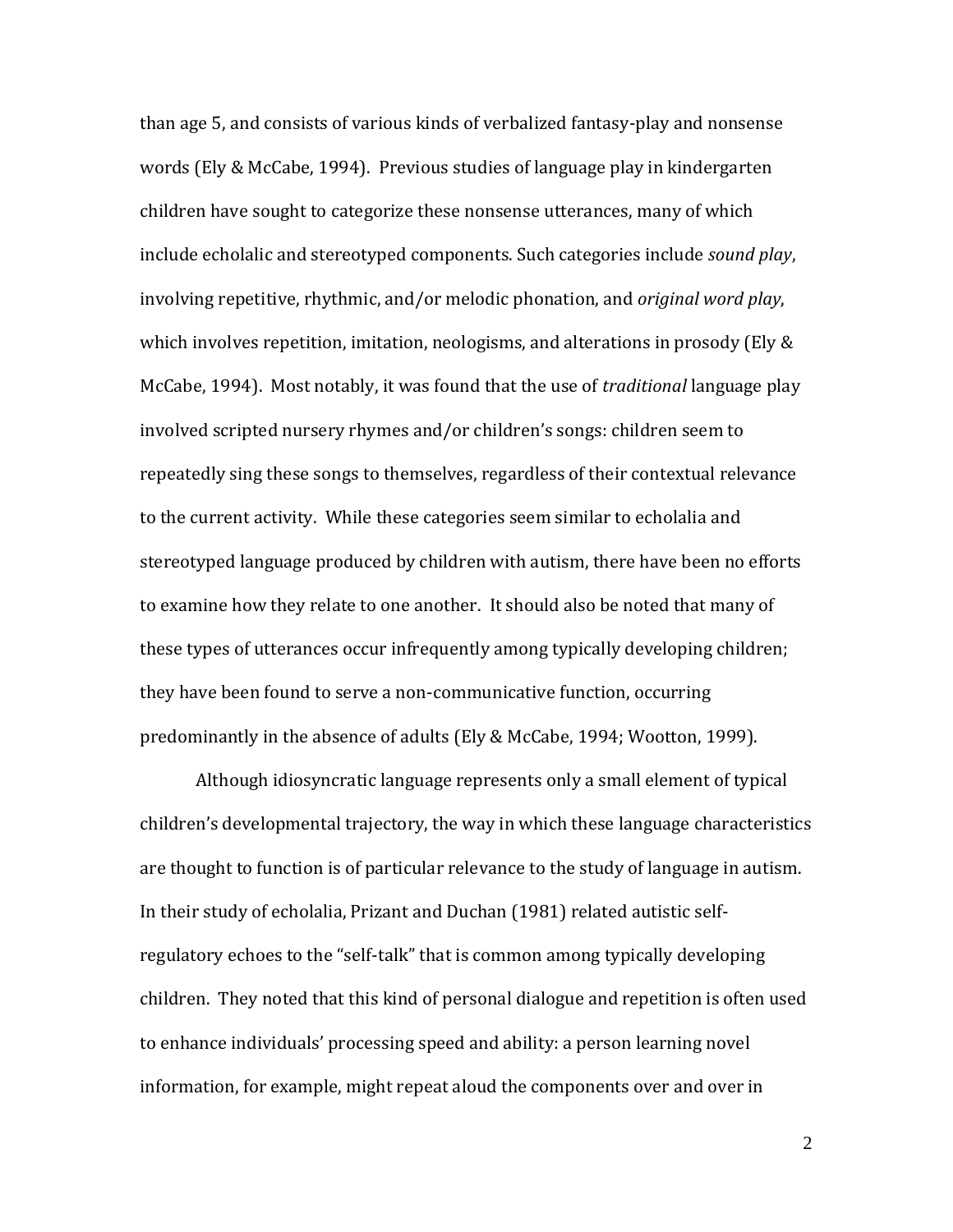order to facilitate retention and learning. However, conclusions in the Prizant and Duchan study were drawn from a sample that consisted of four children whose ages averaged to be approximately 6 years old. Consequently, these results are difficult to generalize to all children with autism, especially younger children.

Schuler (1979) noted the important way that verbal imitation and scripting aids in the learning process of typically developing children. She noted that echoing tends to develop simultaneously with the development of vocabulary, and tends to be prevalent in typical children until age two and a half. In an effort to help reduce the "cognitive load" that may be associated with early sentence production, Schuler suggested that these strategies are used by both children with regular language development and children with autism; in other words, echolalia requires a lower response effort than contextually appropriate responses. Even bedtime monologues show consistent similarities in the echolalia produced amongst children with varying language development. These "monologues" occur just before the child is about to fall asleep and consist of a playful repetition of words or phrases that were heard throughout the day. Schuler's discussion of bedtime monologues suggests a relationship between stereotyped language in children with autism and developmentally appropriate language in typical children. She did not comment, however, on possible reasons why this language characteristic disappears in typical children and fails to do so in children with autism. Further, the literature on scripting in typical children has failed to characterize how stereotyped language changes as children develop.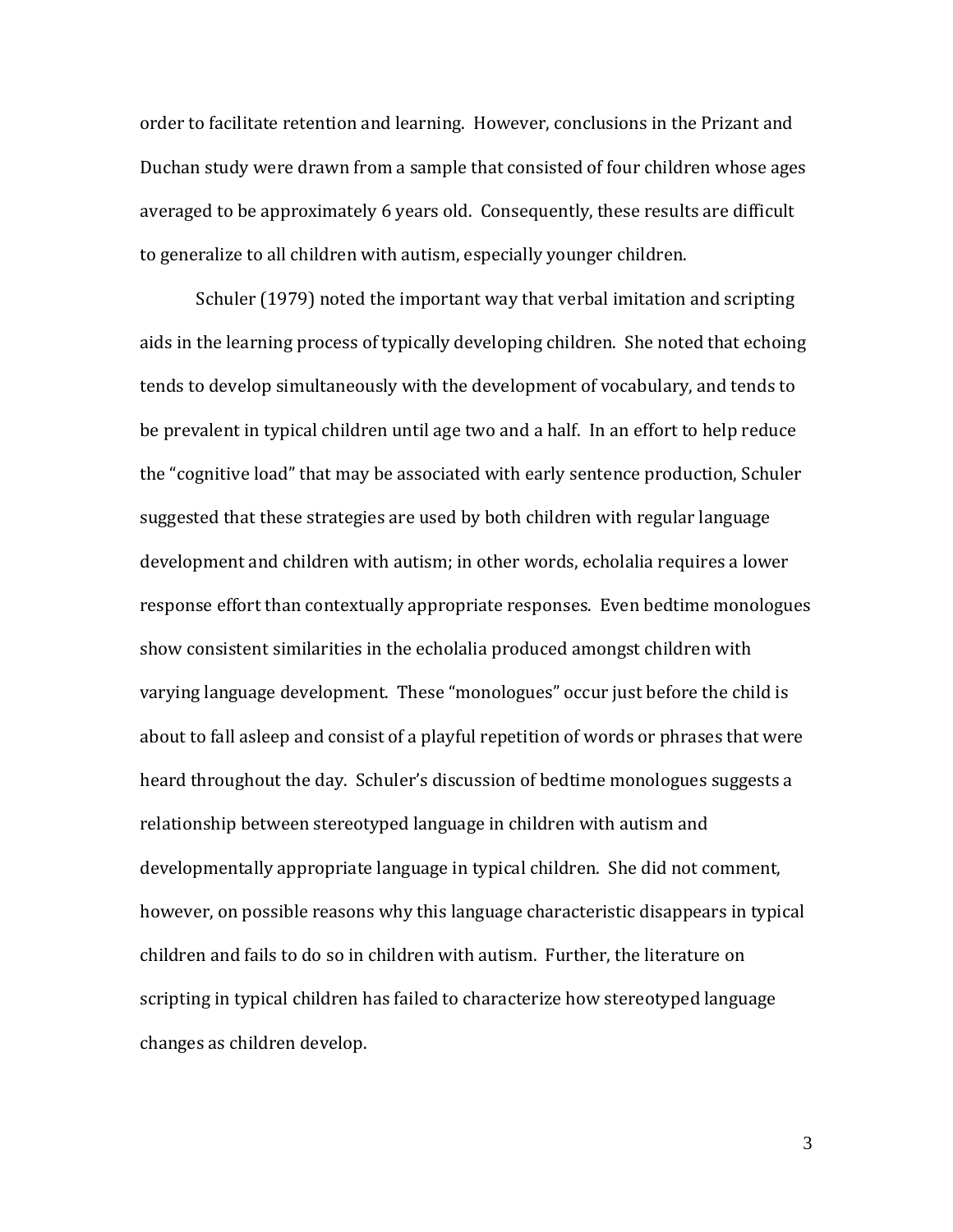Piaget (1962) theorized that much of childhood play manipulates skills that are still in the process of being acquired. While it is clear that language play represents only an intermediate milestone in typical language development, it has been hypothesized that language play may be useful as a tool to master the structure of language itself (Ely & McCabe, 1994). Despite the overall differences between the development in typical children and in children with autism, the functional perspective of idiosyncratic language gained from research with typical children may help to advance our understanding of how this type of language may also be functional for individuals with autism.

### **Echolalia in Autism vs. Non-Autistic Disorders**

Despite being a frequently documented characteristic of language in autism, echolalia has also been documented in numerous other types of populations. Specifically, forms of echolalia and stereotyped language have been noted in cases of blindness, other language impairments, as well as in various forms of dementia and psychiatric disorders (Bodfish, Simons, Parker & Lewis, 2000; Fay, 1974; Hale & Tager-Flusberg, 2005; Schuler, 1979; Wilkinson, 1998). There has also been some debate in the literature regarding the significance of echolalia as a primary language characteristic in autism. Hale and Tager-Flusberg (2005) noted that echoing is not a universal trait shared by everyone on the autistic spectrum, suggesting that, despite being a significant clinical attribute, echolalia should not be considered a defining characteristic of the disorder. However, other reports indicate that the high frequency and prevalence of this type of language is unique to ASD (Wilkinson, 1998). In order to better understand the behavioral and linguistic characteristics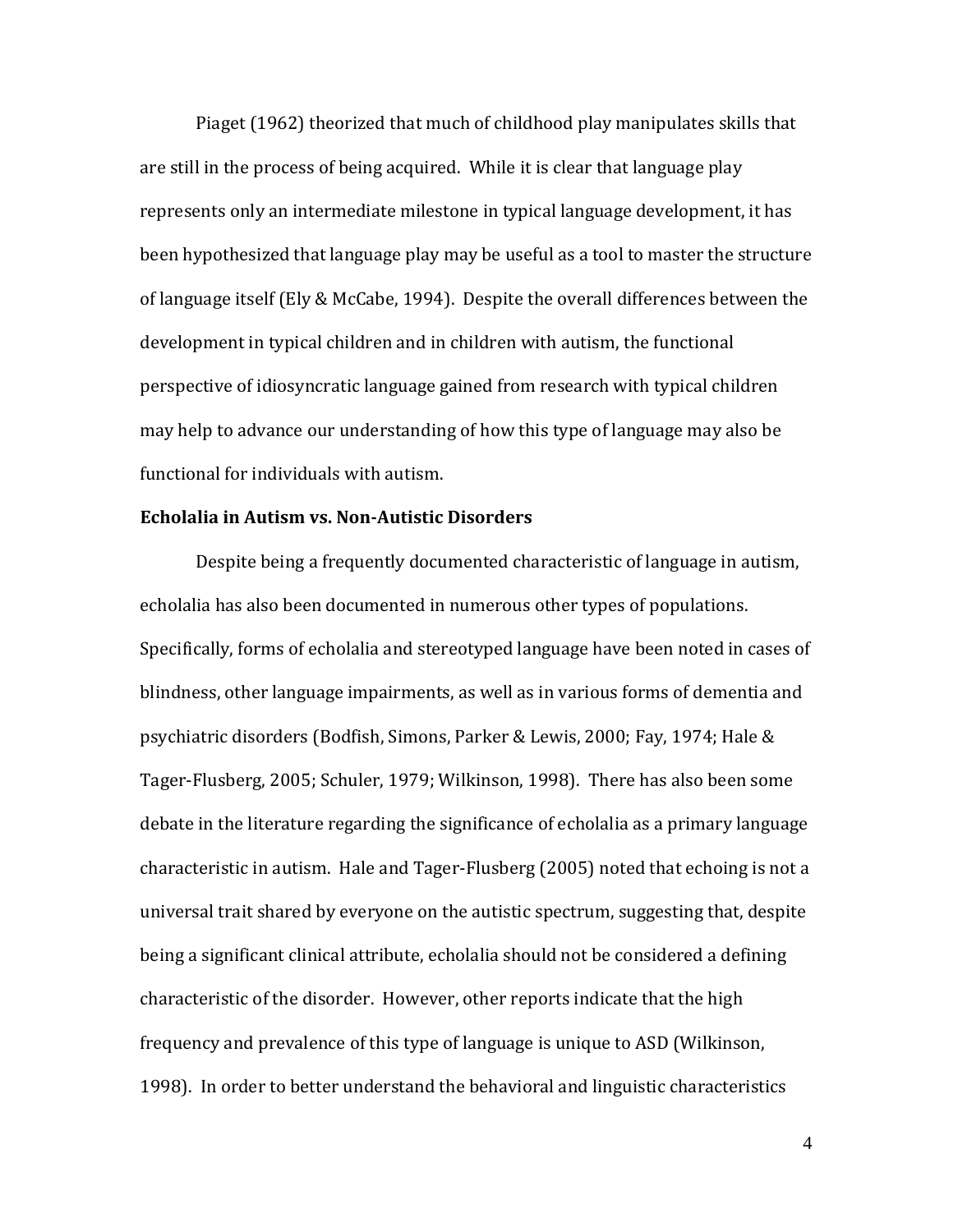that are unique to autism, Bodfish, Simons, Parker and Lewis (2000) compared the repetitive behaviors of individuals with autism and mental retardation with individuals diagnosed with mental retardation alone. They concluded that "stereotypy" (a category that included echolalia) occurred more frequently in people with autism and mental retardation than in those with MR alone (91% and 80%, respectively). Their study further concluded that stereotypy was the most often observed repetitive behavior in autism, occurring more often than compulsions. However, it was unclear from their analysis what percentage of children actually had stereotyped language.

Schuler (1979) compared differences in the quality of echolalia among disorders in which it was most commonly observed. Many of the echoes present in disorders such as Schizophrenia, Latah-reaction, Tourette Syndrome, midbrain lesions, and aphasia varied widely in terms of communicative intent, as well as in the degree of similarity to antecedent utterances. Schuler's findings suggested, however, that autistic echoes were among the most complex, noting many different types (i.e. altered prosody, immediate, delayed echolalia, etc.) occurring in varying contexts, perhaps evidence of some underlying adaptive function.

Other studies noted similarities in echolalic production between autism and childhood blindness, which appeared to be nearly identical. The term "autistic-like echolalia" became a commonly used description when characterizing the echoes of blind children (Fay, 1974). Fay hypothesized that the underlying cause for these similarities in both populations was based in their shared visual impairments; the perceptual impairments experienced by individuals with autism were equated to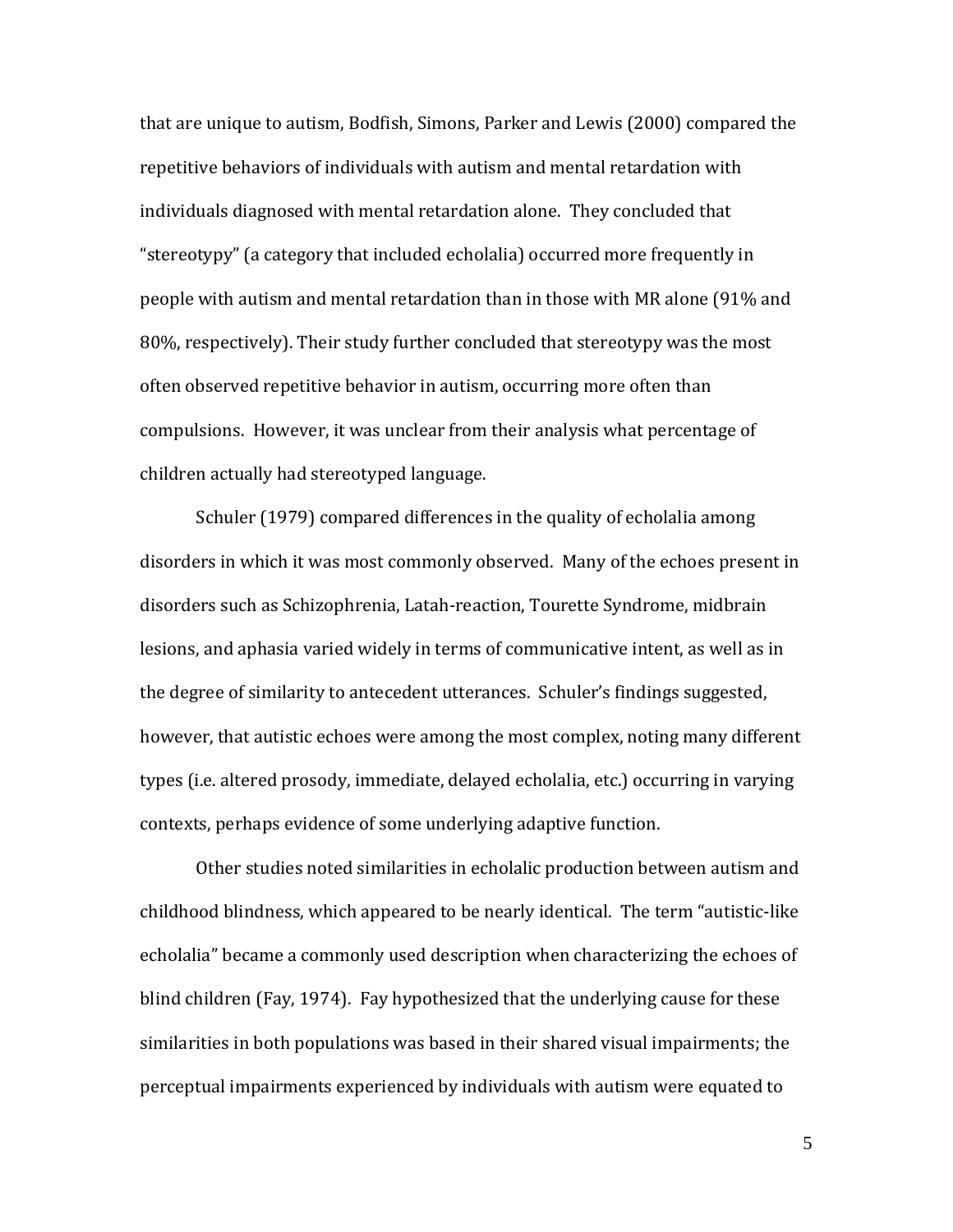the total absence of vision experienced by the blind. Fay commented that the inability for both populations to perceive sensory stimuli "precludes the meaning of the world around them." In a later comparison of speech characteristics between the two populations, Pring (2005) noted their behavioral similarities but acknowledged that any similarities are not necessarily indicative of similar functions.

### **Early Theories of Autistic Echolalia**

In his first accounts of autism, Leo Kanner (1946) noted that each of the eight children in his study were unable to convey meaning to others, despite their ability to "speak." This spoken language that he referred to, which was corroborated by the reports of patients' parents, was repetition of a host of previously memorized routines, including nursery rhymes, prayers, lists of animals, rosters of presidents, the alphabet (both forwards and backwards), and even lullabies in a foreign language. Kanner's interpretation of this type of spoken language was that was maintained by sensory consequences or non-social reinforcement. Rather, these echoic utterances were categorized as adding little semantic or conversational value or as being a meaningless and distorted memory exercise.

Prior to the 1980's, there was considerable disagreement as to the clinical significance of this language feature in autism. Most of the early literature on autistic echolalia referred to it as being meaningless repetition, following Kanner's interpretation. Clinicians with a psychodynamic orientation often characterized "psychotic" echolalia as a means of discharging aggressive, hostile, or erotic drives that were previously repressed by the child (Fay, 1969). Others felt that echolalia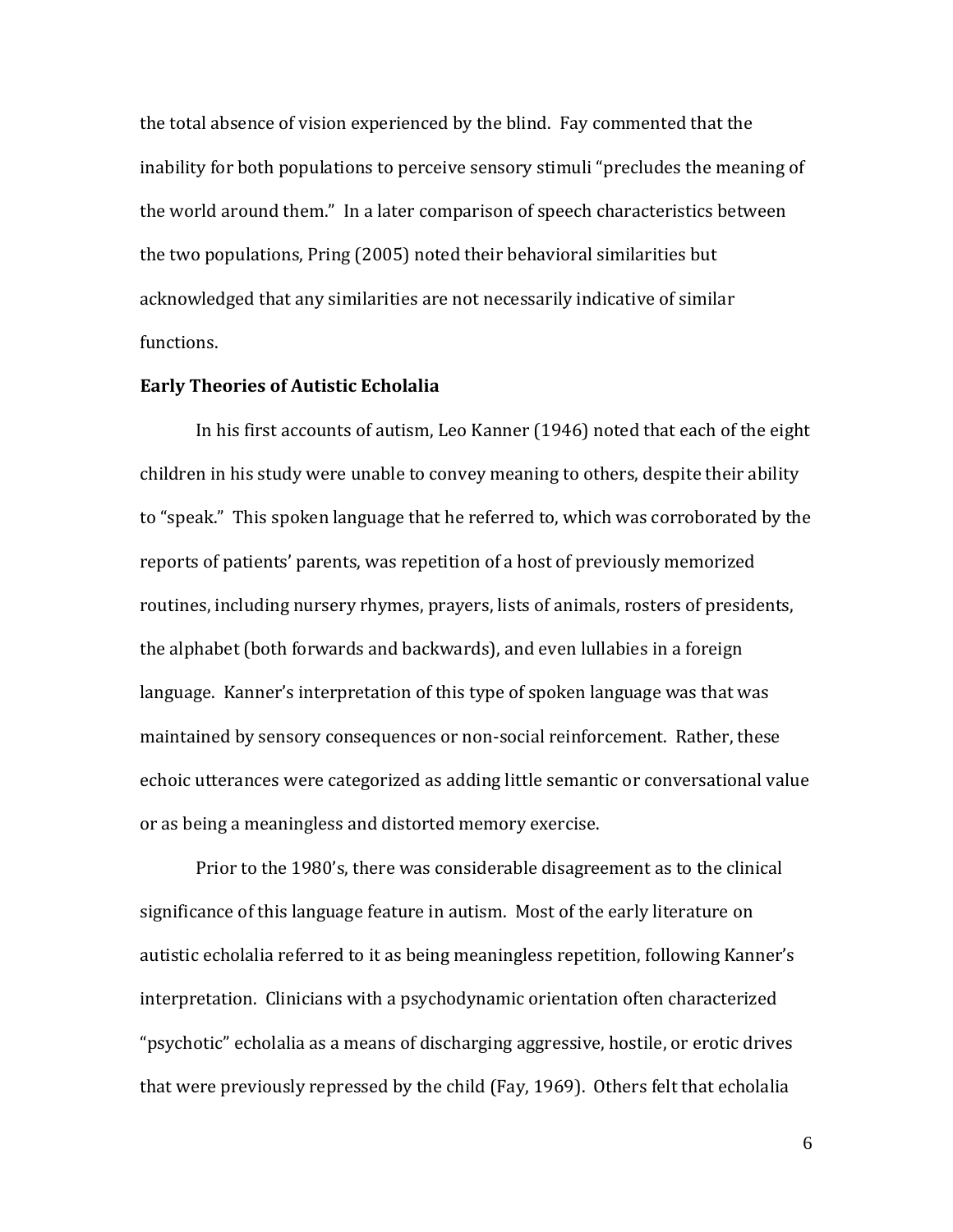represented a child's urge to sustain rather than reject social contact (Fay, 1969; Schuler, 1979). Historically, language symptoms were considered to be secondary characteristics of the disorder, and were erroneously believed to disappear as the child matures. Since there was no conceptual agreement about echolalia as a symptom, little was done to attempt to treat it. There were some early efforts to eliminate echolalia from children's behavioral repertoire (Schuler, 1979); however it is unclear how affective these early interventions were at reducing echolalia.

Gradually, accounts of autistic echolalia became focused on its function and communicative intent. Several articles in the early 1980's recognized the prevalence of this language characteristic in autism and attempted to detail functional differences between immediate and delayed echolalia (Prizant & Duchan, 1981; Prizant & Rydell, 1984). Immediate echolalia was examined in a naturalistic setting (at the child's home and school) to create the most comfortable social situation possible for the children who were participating (Prizant & Duchan, 1981). The authors categorized two types of immediate echoes produced by the children: (1) *Turn-taking* echoes, which they posited reflected the child's awareness and need to maintain social interaction, and (2) *Rehearsal* echoes, which were said to serve a cognitive processing function similar to "thinking out loud." Delayed echolalia was observed in a more structured setting, perhaps due to the complexities involved in reliably coding it (Prizant & Rydell, 1984). The authors viewed delayed echolalia as being represented in utterances that are beyond the child's demonstrated level of complexity, instances of pronoun reversal (i.e. when the child uses the pronoun "you" in place of the grammatically correct "I"), or in utterances that were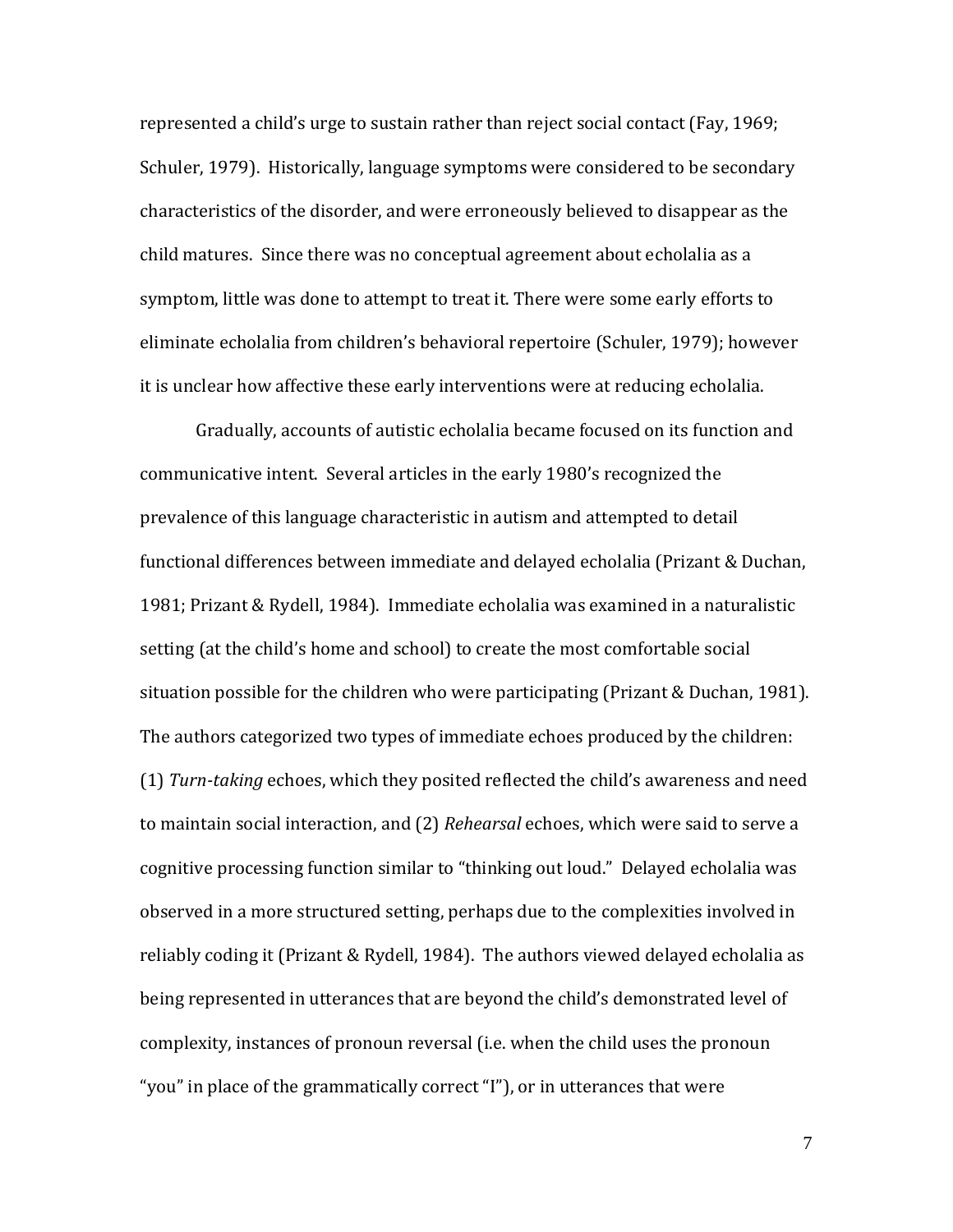recognized as being memorized routines by individuals familiar with the child's language style. The authors concluded that the communicative intention and functionality of delayed echolalia falls on a continuum: at one end, *non-interactive echolalia*, where utterances seemed unfocused and self-stimulatory, and at the other, *interactive echolalia*, where children use echoes to socially engage with the co-participant. These findings are consistent with conclusions formed from a case study published over a decade later (Wootton, 1999). Wootton used observation of delayed echoes from his 11-year old subject with autism to suggest that some echoes are being used strategically in order to communicate with others in systematic ways. Wootton also commented that echoes seemed to be based, at least in part, on social context. Specifically, the production of echoic utterances were noted to be maintained by social consequences. Again, the benefits of these studies, which investigate how echolalia and stereotyped language may be beneficial to children with autism, are limited because no environmental manipulations were made to formally assess the function of the behavior.

A later study which was focused on the linguistic constraints of language examined how adult antecedent utterances impact the frequency and type of echoic responses produced by children with autism (Rydell & Mirenda, 1994). These adult utterances were first categorized in terms of the type of response they required from the child. *High constraint utterances* referred to directives, wh- and yes/no questions, as well as other types of prompts and attention-seeking attempts. Conversely, *low constraint utterances* were reflective questions (e.g., "how are you today?"), praise, and more general situation-based comments. The adult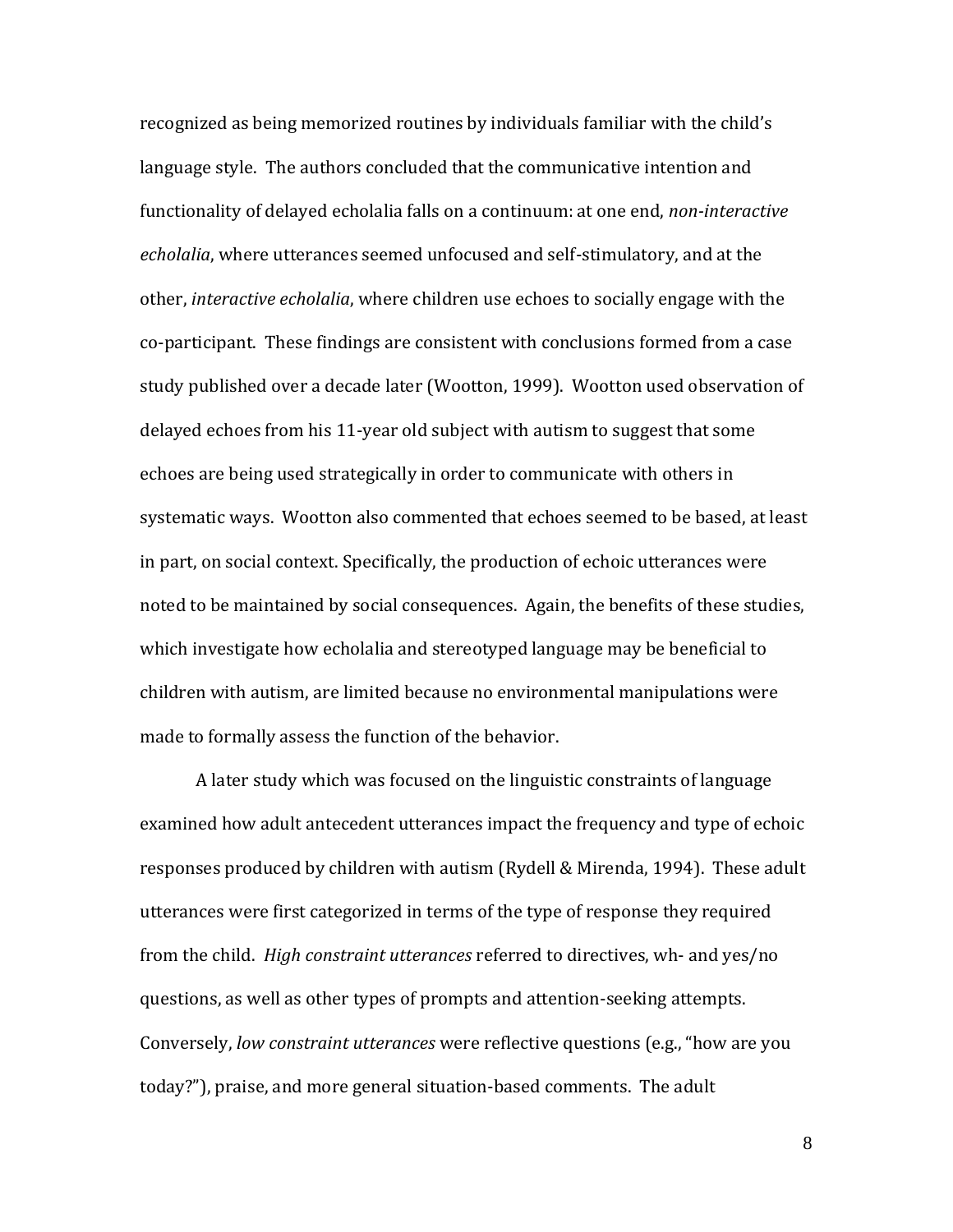participants in the study were either the subjects' classroom teachers or their speech pathologists, and all were well acquainted with the children involved. The design of the study was observational in nature: data on echolalia were collected while observing children with autism in a free play setting. The authors found that echoes comprised 35% to 73% of the entire corpus of each of the seven male subjects. They found that 74% of immediate echoes (defined as echoes which consist of (1) segmental (i.e. consonants and/or vowels) and/or suprasegmental (i.e., tone and/or prosody) similarities to prior adult utterances and (2) either rigid or selective echoing (e.g., echoing either all or part of an antecedent utterance) of the speaker within 2 turns of the original utterance) occurred after adult high constraint utterances. Further, the authors found that 63% of delayed echoes (defined as echoes with language that the child could not generate himself, or language that was identified by the adult participant as being part of a previously memorized routine) followed adult low constraint utterances. These results led the authors to infer a relationship between the level of constraint in adult utterances and the type of echolalia produced by individuals with autism. Ultimately, the authors' suggestion that context plays a significant role in the production of autistic echolalia was significant in advancing the understanding of such a common linguistic trait found in individuals with the disorder. Prior to this study, there was little consideration as to what factors significantly contributed to children's production of echolalia.

The current literature suggests that echolalia and other forms of vocal stereotypy can serve as linguistic tools used by individuals who are first acquiring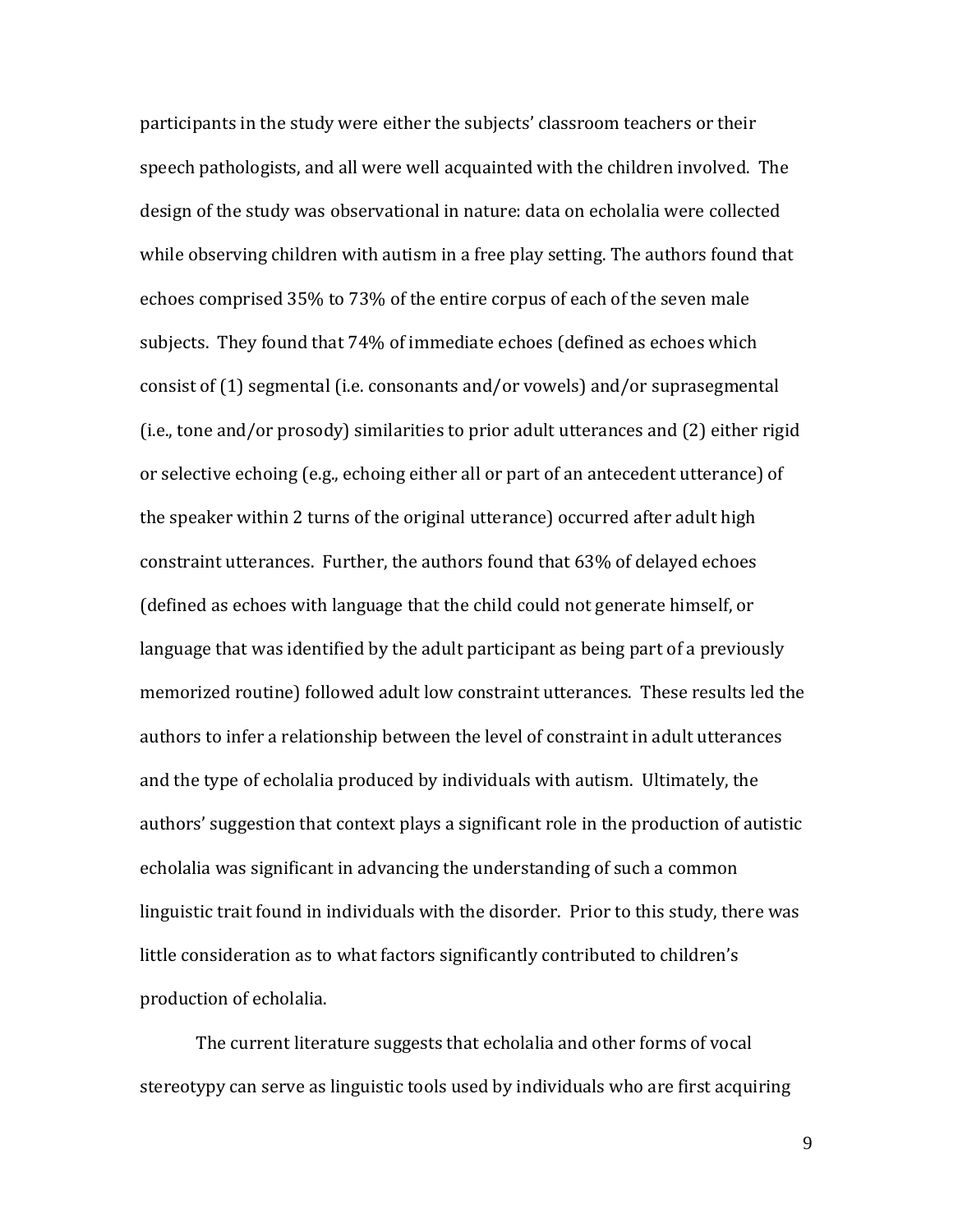language (Ely & McCabe, 1994; Prizant & Duchan, 1981; Rydell & Mirenda, 1994). Although the presence of these characteristics has been noted in numerous clinical populations, research suggests that there may be a higher frequency of echolalia and stereotyped language present among people with autism (Wilkinson, 1998). Furthermore, echolalia has been noted to increase with the presentation of novel verbal stimuli, suggesting that echoic responding may be higher in social environments (Carr et al., 1975; Schreibman & Carr, 1978). Additional research has focused on environmental triggers for the production of these types of language, suggesting that they may serve some social purpose for children with autism (Rydell & Mirenda, 1994).

Despite the overall agreement in the literature that echolalia is a common linguistic tool for individuals with autism, there is has been very little scientific investigation of how to properly assess it. In many of the studies that have attempted to assess echolalia (e.g., Rydell & Mirenda, 1994), the authors did not systematically manipulate participants' environments to empirically determine the function of the behavior.

### **Systematic Environmental Manipulation**

In some of his early work on some hypotheses regarding self-injury, Carr (1977) detailed the potential motivation behind engaging in this type of behavior. He postulated that a given individual might be likely to engage for a variety of different reasons. First, the behavior may be maintained by positive social reinforcement: that is, self-injury could typically be followed by a preferred given consequence (i.e., extra attention or access to preferred items) which then increases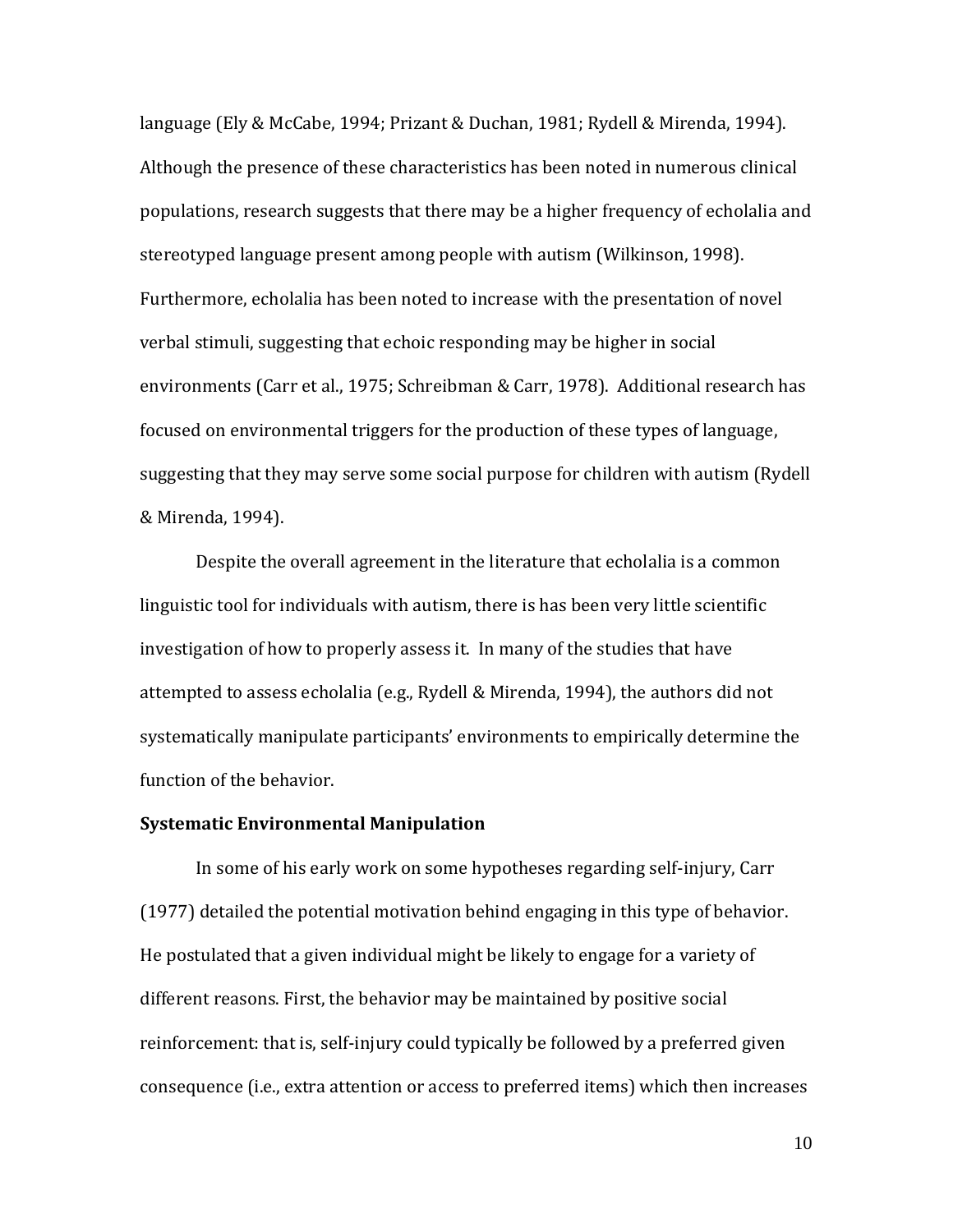the probability of that behavior occurring in the future. Second, self-injury may be maintained by the termination of an aversive stimulus (negative reinforcement): in other words, the behavior might typically be followed by the removal of a demand, which can also serve to increase the likelihood that it will happen again in the future. Third, self-injury may be maintained as a means of providing sensory stimulation to the individual (automatic reinforcement): that is, the behavior may produce certain physiological consequences that either feel good to the individual or serve to reduce pain in some way. Carr's hypotheses about the motivation for engaging in self-injury helped support the idea that certain types of behavior may be more likely to occur based on factors in the environment. Carr then went on to suggest that treatment for challenging behaviors should be based on the individual's motivation to engage in them, rather than based on the topography of the behavior itself.

In a later study, Iwata and colleagues (1982) described a methodology to formally assess functional relationships between a given behavior and specific environmental events. The authors repeatedly exposed participants with developmental disabilities to a series of analogue conditions, all of which served to identify the function of self-injury. The conditions of the functional analysis were unstructured play, social disapproval, academic demands, and alone. Unstructured play sessions served as the control (comparison) condition in the analysis: participants received access to preferred items and preferred attention for the duration of the condition and no demands were presented. In the social disapproval condition, attention was withheld (the therapist pretended to read a magazine) and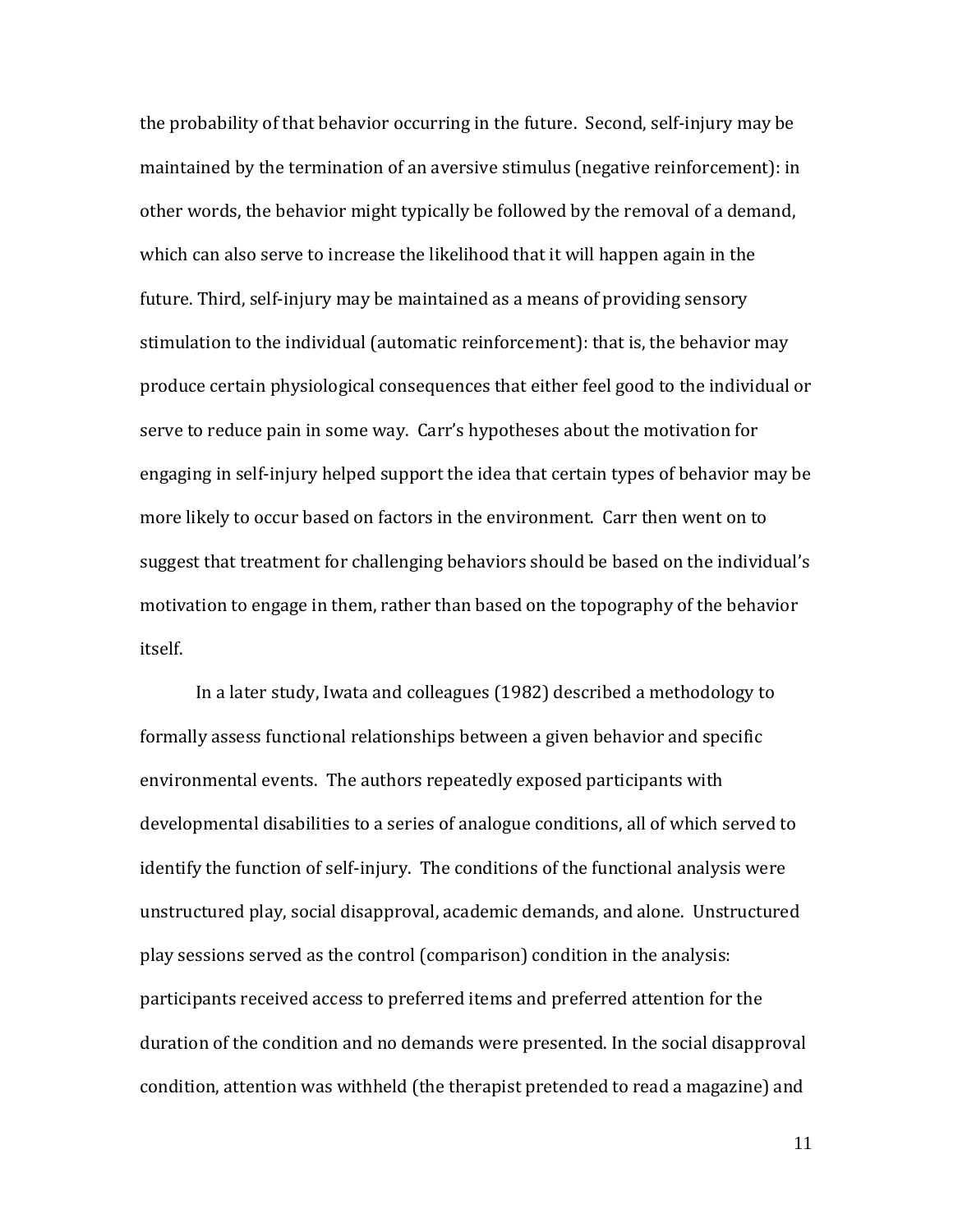participants received a reprimand (e.g., "don't hurt yourself") paired with brief physical contact contingent on self-injury. The purpose of this condition was to assess if self-injury was reinforced (occurred at a higher rate) by access to attention. In the academic demands condition, participants were presented with educational tasks (e.g., puzzles) and breaks from the task were provided contingent upon selfinjury. The purpose of this condition was to assess if self-injury was reinforced by escape from demands. In the alone condition, participants were placed in a room without sources of external stimulation and no social consequences were provided contingent upon self-injury. The purpose of this condition was to assess if selfinjury occurred in the absence of social consequences. Participants were exposed to each of the conditions in a design that used a multi-element manipulation. The authors found that higher levels of self-injury were consistently associated with a specific stimulus condition, suggesting that participants' self-injurious behaviors were evoked and/or maintained by features in the environment. The use of functional analyses has since become a widely used procedure to assess the environmental factors that evoke or maintain behavior.

Following that seminal article, Carr and Durand (1985) presented an alternative method to assess specific situations, which may evoke challenging behavior. More specifically, they altered antecedent events only and compared rates of challenging behavior across easy and difficult demands as well as varying levels of adult attention (e.g., attention every 10s vs. attention every 30s). Results showed that low levels of adult attention and high levels of task difficulty were the most likely to produce challenging behavior. The authors ultimately found that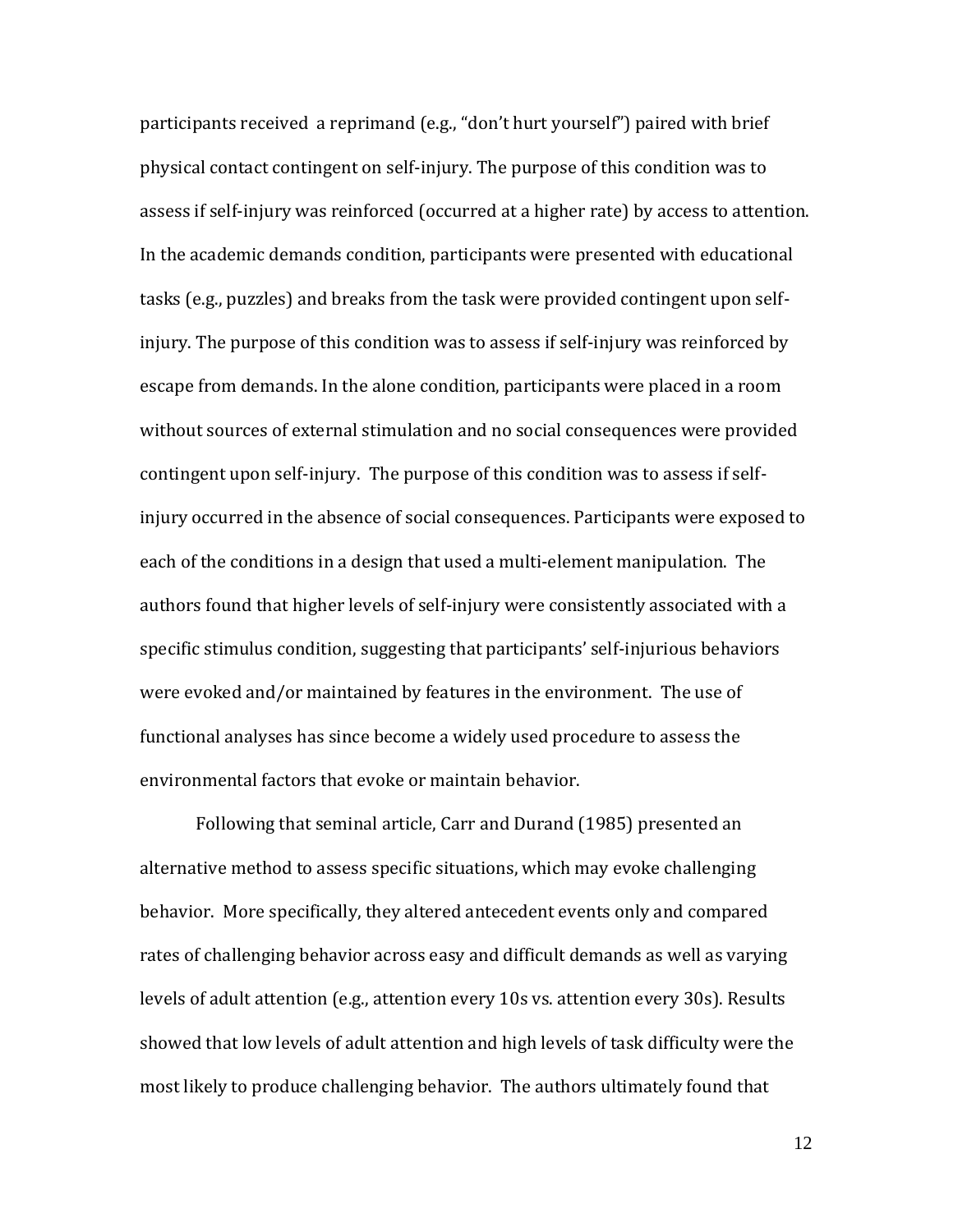rates of target behavior varied significantly depending on the antecedent condition used. This study extended previous findings that evaluated environmental determinants of challenging behavior by showing that variations in demand difficulty and attention levels may have differential effects on rates of target behavior.

### **Assessment of Socially Mediated Vocal Stereotypy**

The functional properties of vocal stereotypy, which may include echolalia, are best ascertained through use of functional analysis methodology (Iwata, Dorsey, Slifer, Bauman, & Richman, 1982/1994), where potentially controlling environmental antecedents and consequences are systematically manipulated. Much of the behavioral research literature suggests that stereotypic behavior common among individuals with autism is maintained by the sensory consequences that occur as a result in engaging in the behavior. However, there are considerably fewer investigations that have focused specifically on the assessment of vocal stereotypy (Ahearn, Clark, MacDonald, & Chung, 2007). In their study on vocal stereotypy, Ahearn and colleagues conducted functional analyses in order to identify the function of participants' vocal stereotypy. The authors concluded, based on the results of the functional analysis, that their subjects' vocal stereotypy was automatically maintained (i.e., maintained by the sensory consequences of the behavior). Such conclusions are not uncommon: a great deal of the literature on assessment and treatment of vocal stereotypy suggest that the behavior is largely maintained by automatic reinforcement (e.g., Taylor, Hoch, & Weissman, 2005; Rapp & Vollmer, 2005; Wilke et al., 2011). To date, there continues to be a limited number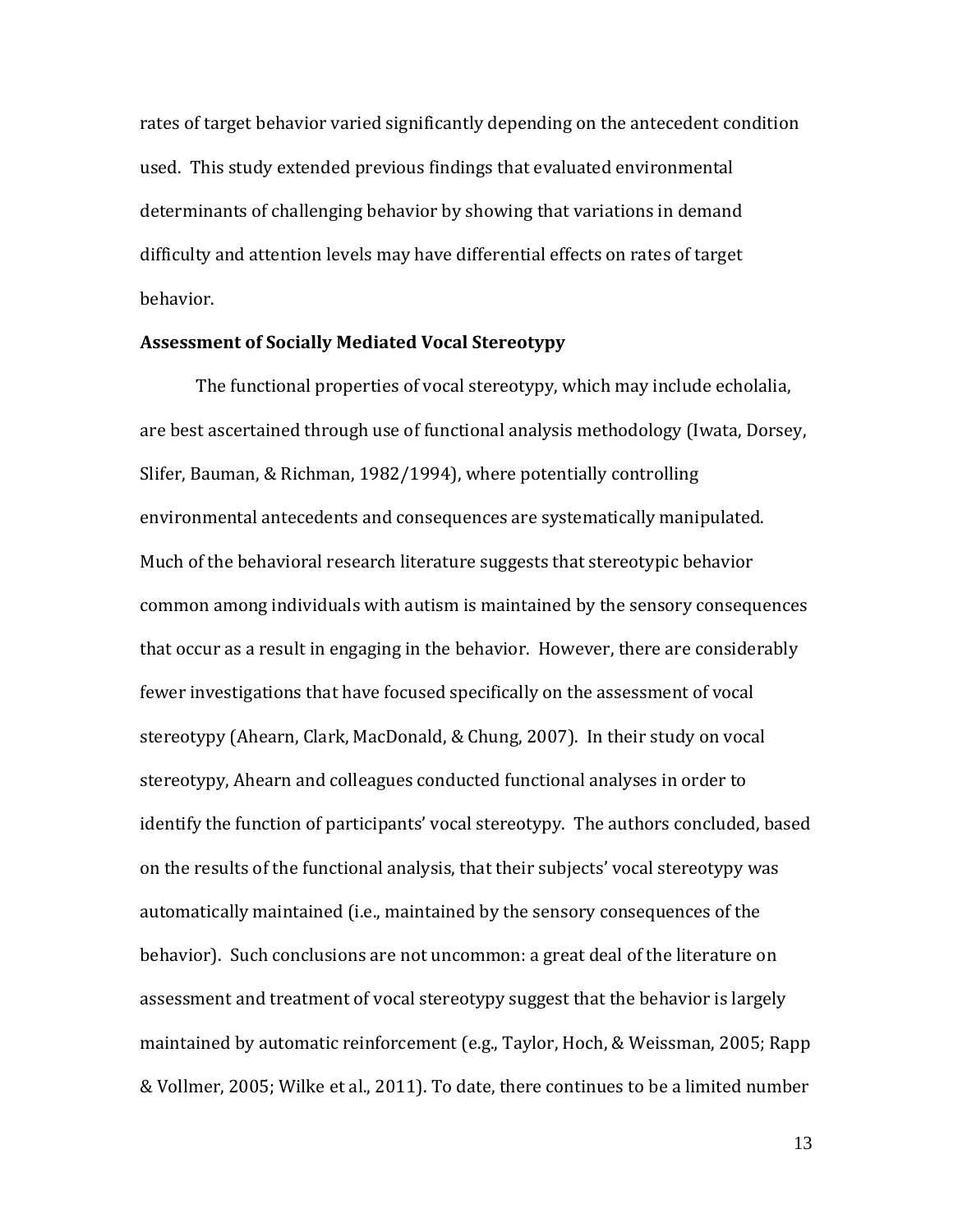of studies in the literature about the potential functions of vocal stereotypy. In addition, there are only a handful of studies that investigate the social contingencies that may effect individuals' production of vocal stereotypy.

However, there been some attention in the behavioral literature to the possibility that stereotypy may be maintained social as well as sensory functions (Cunningham & Schreibman, 2008). Durand and Carr (1987) conducted a study to investigate the social functions of stereotypic behavior, specifically repetitive motor movement. The authors used three experimental conditions: baseline, decreased attention, and increased task difficulty. They ultimately found that stereotypic behaviors increased in the presence of difficult task demands and contingent removal of aversive stimuli. Although their particular study was examining how social contingencies affect motor stereotypic behavior, a similar methodology could be used to analyze the social functions that maintain vocal stereotypy.

Rehfeldt & Chambers (2003) conducted a functional analysis of noncontextual, perseverative speech in an individual with autism and determined this type of speech was maintained by social attention. Results of this study suggest that other forms of non-contextual language, such as echolalia, may be maintained, at least in part, by social consequences. Another study (Mace & Lalli, 1991) used functional analysis methodology to conclude that bizarre, or maladaptive, vocalizations in an individual were also maintained by attention.

Although most research has shown that stereotypical behavior is automatically reinforced, some studies have shown stereotypy to have multiple functions (Kennedy, Meyer, Knowles & Shukla, 2000). In their study, the authors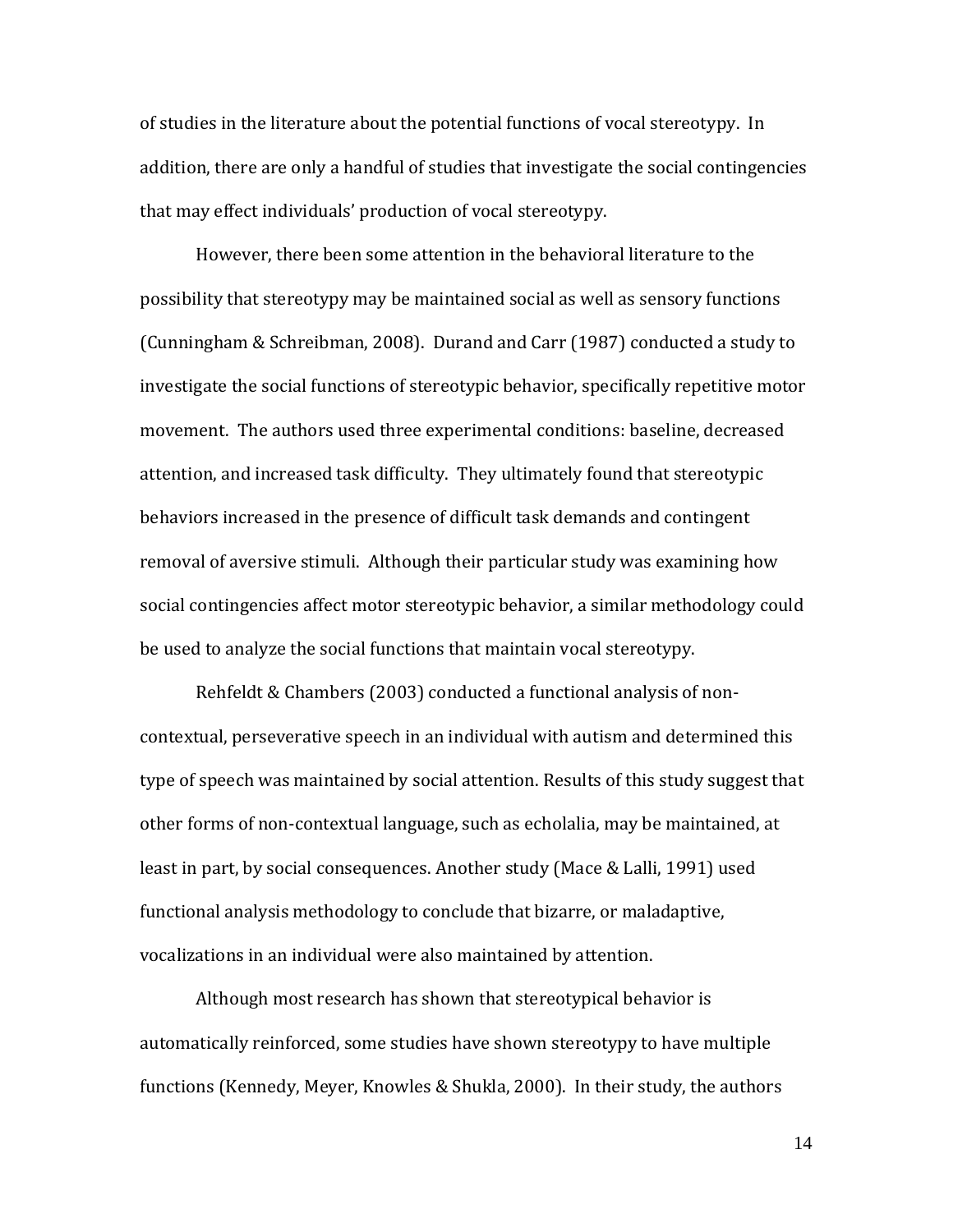were able to demonstrate that stereotypical behaviors were multiply determined by a range of behavioral functions. While the target behaviors in this study were motor rather than vocal stereotypy, the results indicate the need to conduct assessments into the function of all forms of stereotypy, rather than assume that stereotypy is maintained purely by sensory consequences.

Despite the acceptance of functional analysis methodology as the gold standard in assessment and treatment of challenging behavior, there are virtually no studies that have assessed the function of echolalia. There have, however, been several articles published on the successful behavioral treatment of echolalia. One such study taught an "I don't know" response to individuals who engaged in echolalia (Schreibman & Carr, 1978), however, the authors did not conduct a formal assessment of the phenomena. Authors simply taught participants to engage in the appropriate "I don't know" response to a small set of previously echoed "what," "how," and "who" questions using a multiple baseline design. In a separate study, authors sought to reduce subjects' echolalic responses by teaching them to remain quiet before, during, and briefly after the presentation of demand questions (McMorrow, Foxx, Faw, & Bittle, 1987). Although the results of the study suggested that the procedures used were effective in reducing subjects' rates of echolalia, the authors did not conduct any formal functional assessment of the target behavior. Research that systematically investigates how environmental variables affect the production of echolalia would be an important step in understanding the phenomena itself. One variable that should be evaluated is the complexity of antecedent utterances. The purpose of the present investigation is to expand on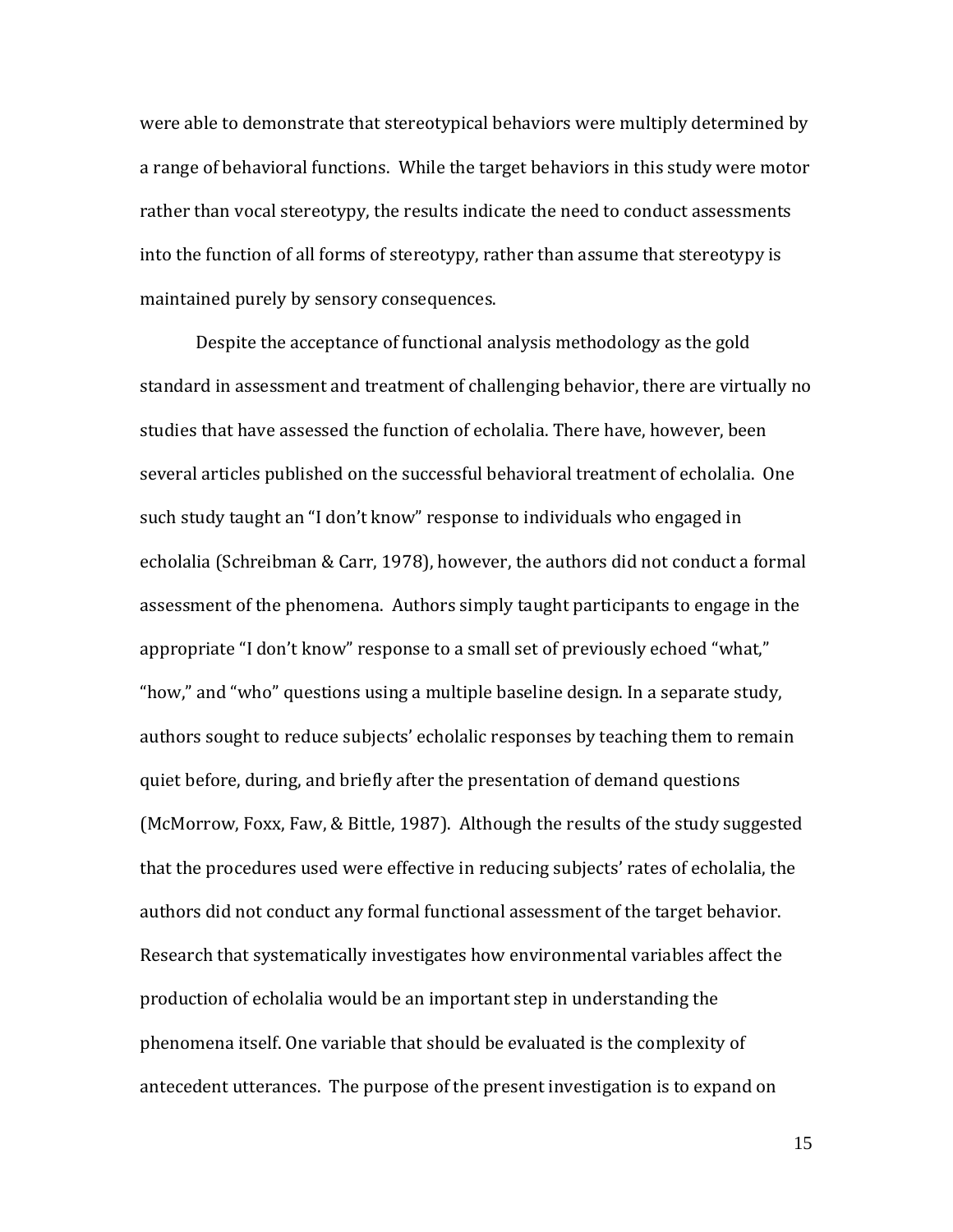previous research on the functional assessment of echolalia in individuals with autism. Based on previous literature, it is hypothesized that complex vocal tasks, or novel vocal demands containing multiple words, would be more likely to produce echolalia than more simple mastered vocal tasks.

#### **Method**

### **Participants, Setting, and Data Collection**

The participants in this study were 4 students at a university-based center for developmental disabilities who were the first students identified by instructional staff as engaging in echolalia during the school day: Jasper (age 13 years, 8 months), Katherine (age 16 years, 8 months), Courtney (age 13 years, 11 months), and Earl (age 14 years, 0 months). Sessions were conducted at the students' school in a small research room; the 7'x 8' room contained a small desk, a chair for the student, and a chair for the classroom teacher. Sessions were approximately 15 minutes in duration, and two to three sessions were conducted per day.

Observers included the principal investigator and graduate students who had been trained in behavioral observation. Observers used laptop computers that recorded real-time data on frequency of immediate echolalia and frequency of teacher demands. *Immediate Echolalia* was operationally defined as each instance where a student engaged in lexically, prosodically, and/or syntactically faithful repetitions (Walenski et al., 2006) that occurred within 3-5 utterances after the antecedent utterances from the staff member. For example, if the staff member's antecedent utterances were singing the first 4 words of the song "The Itsy Bitsy Spider," the following student responses would be counted as immediate echolalia: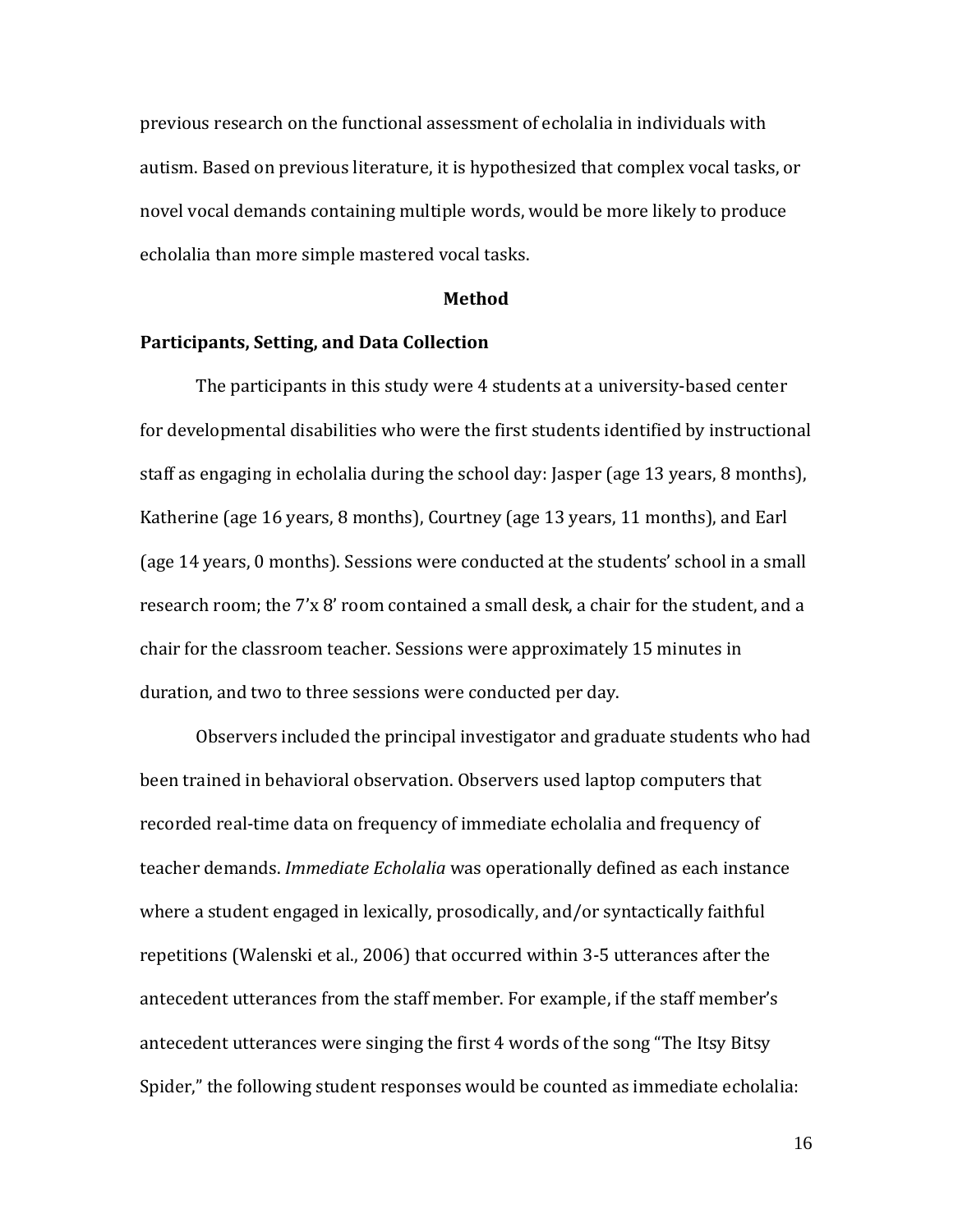1) Exact replication of the words and intonation of the first four words of the song "The Itsy Bitsy Spider" immediately following the adult's last utterance, 2) Direct repetition of the adult's intonation (or prosody) using nonsense words or wordapproximations immediately following the adult's last utterance, and 3) a word-forword direct repetition of the prior utterances with the absence of a prosodic match (i.e. repeating the words but not singing the song) immediately following the adult's last utterance. Data were also collected on appropriate requests and vocal stereotypy for relevant students. *Vocal Stereotypy* was operationally defined as any non-contextual verbal utterance (e.g., screams, whines, humming, etc.). To calculate interobserver agreement, each session was divided into 10-s partial intervals. Interobserver agreement was calculated for the frequency of echolalia in 30% of the assessment sessions. In addition, agreements on the nonoccurrence of behavior were counted as 100% agreement. Mean agreement of immediate echolalia during the assessment sessions was 97.8% (range 86.6% - 100%). IOA on students' vocal stereotypy, appropriate requests, and teachers' antecedent demands were also calculated using the same 30% of assessment sessions (IOA was 87.9%, range 46%- 100%; 100%; and 89.7 %, range 57.7% - 100%, respectively).

Treatment integrity was assessed in 30% of assessment sessions, and included a representative sample of each participant and type of condition. Graduate students independently coded videotaped sessions of the protocol for the following 3 variables in each trial: 1) Did the teachers capture students' attention prior to delivering the intraverbal demand, 2) Did the teachers follow the protocol and deliver the correct demand, and 3) Did the teachers correctly provide no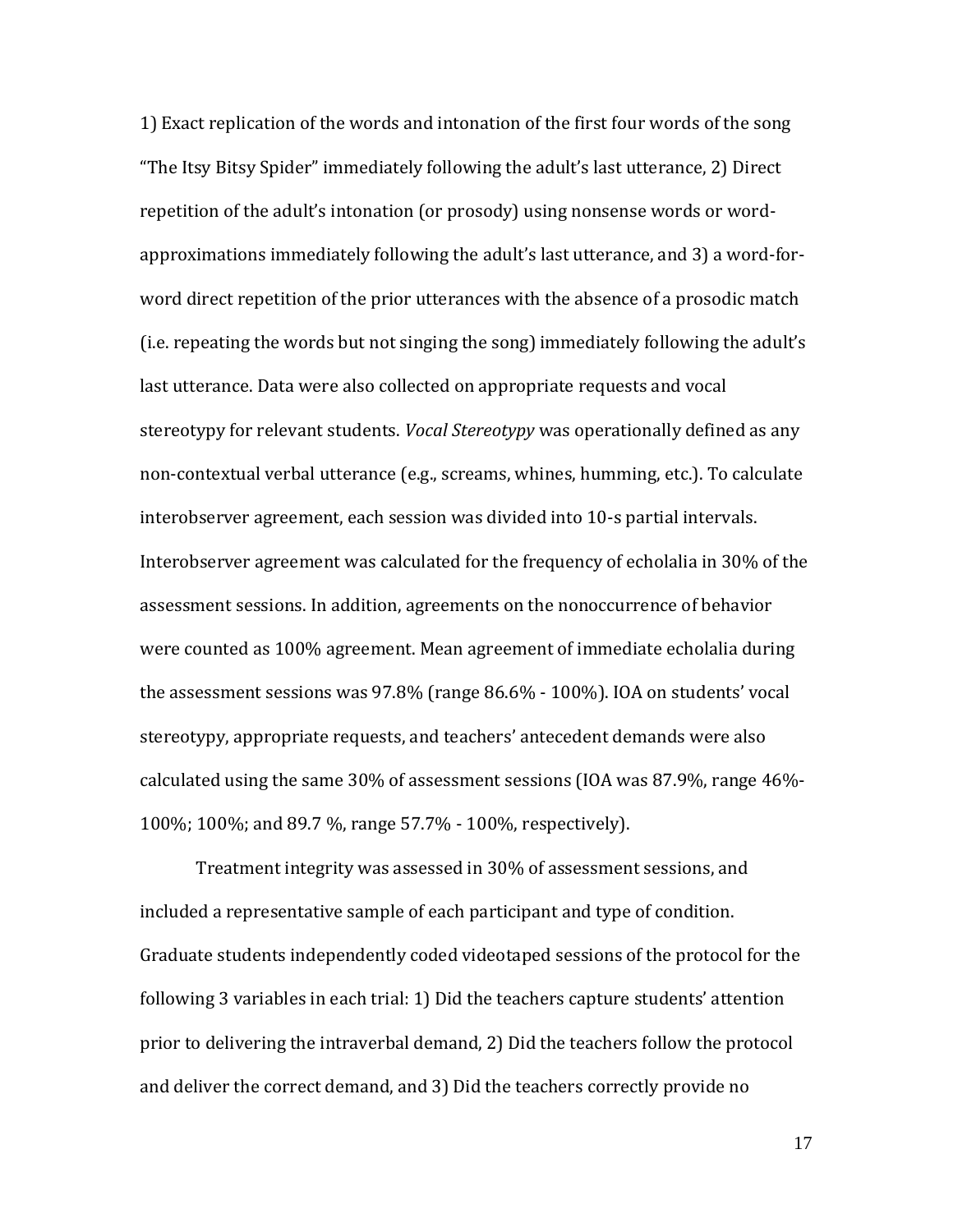consequence following the delivery of the intraverbal demand. If the coders answered yes for each of the three variables in a trial, that trial was considered to have been administered with 100% integrity. The total number of trials with 100% integrity was summed to calculate the total % integrity for each condition. Mean treatment integrity for 30% of sessions (25 conditions) was calculated to be 94% (range 70% - 100%).

### **Procedure**

**Pre-Assessment**. Once the participants were identified, classroom staff were instructed to complete a pre-assessment data form (see Appendix A). This form consisted of 2 "mastered" and 2 "novel" sets of 15 pre-selected questions that would require an intraverbal response from the student. For the "mastered set" of questions, staff were asked to indicate whether their identified student could answer each question with at least 80% accuracy. If they were unsure about whether a student could reliably answer a question correctly, they were asked to probe the questions throughout the day. For the "novel" set of questions, staff were asked to indicate whether, to the best of their knowledge, their identified student had any prior exposure to each question.

**Assessment Design and Conditions**. Demands that require an intraverbal response were delivered by student' classroom teacher, and were alternated in a multielement design between novel and mastered trials. In addition, both trials consisted of short utterance demands and long utterance demands, creating 4 separate demand conditions: *Mastered Skill-Short Utterance* (Mastered Short) short utterance demands were defined as intraverbal demands consisting of no more than 4 words. (e.g., "What's your name?"); *Mastered Skills – Long Utterance*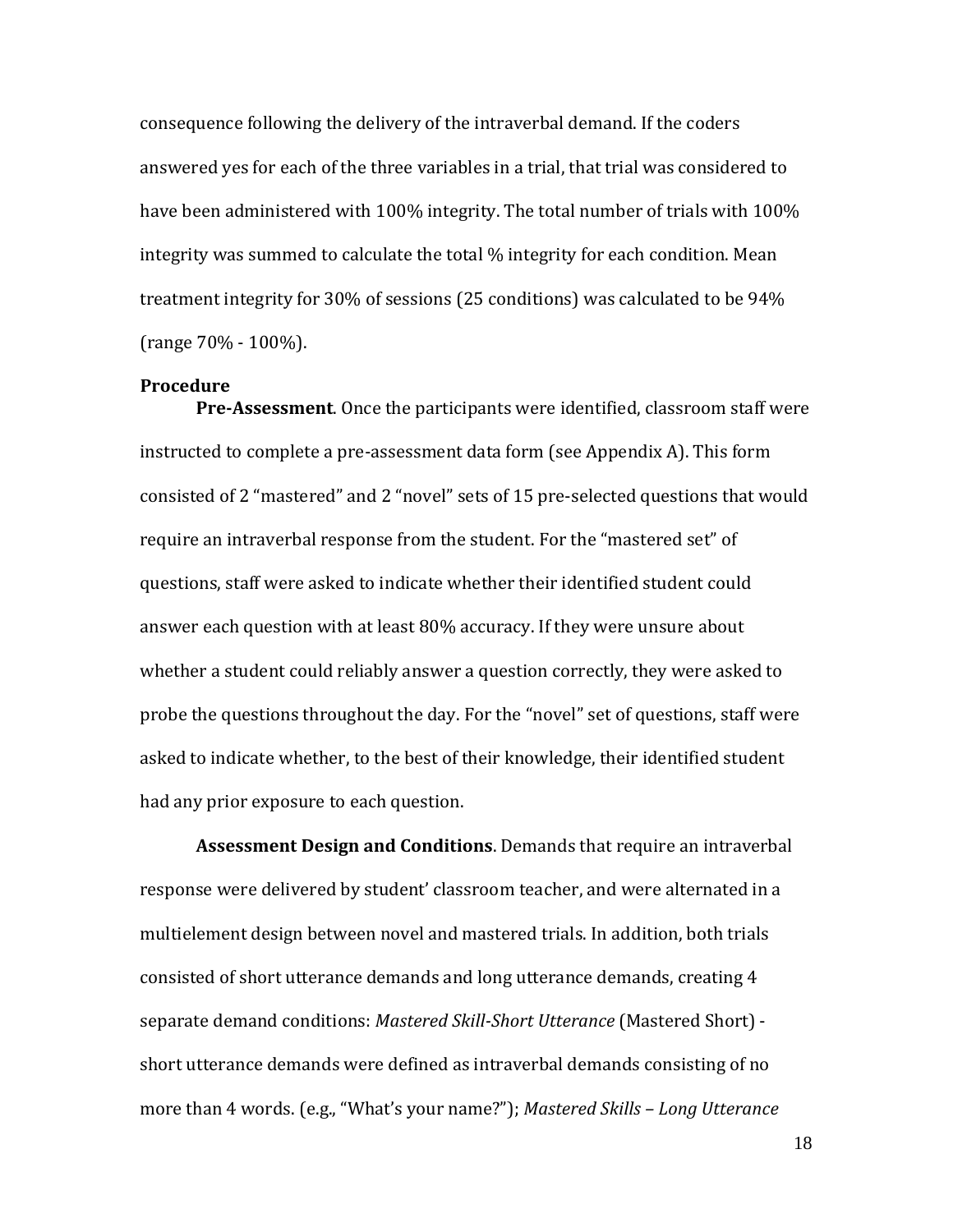(Mastered Long) – long utterance demands were defined as intraverbal demands consisting of 5 or more words (e.g., "Who do you call when you are sick?"); *Novel Skills – Short Utterance* (Novel Short) –were short intraverbal demands (less than 4 words) identified by staff as being novel to their student (e.g., "Where is Kazakhstan?"); and *Novel Skills – Long Utterance* (Novel-Long) – were defined as long intraverbal demands (5 words or greater) identified by staff as being novel to their student (e.g., "Where do you buy discount sneakers?"). In addition, a control condition was included as a means of comparison and to test for an automatic function. During this condition, no demands were in place and the student was allowed free access preferred items. Staff were given a list of neutral statements, consisting of simple declarative short and long utterance phrases (e.g., "The wall is blue"; "June is the best month of the year."). In addition, staff were instructed not to provide eye contact when delivering the neutral statements; the rationale for avoiding eye contact in the control condition was to minimize the expectation that students were required to respond to the neutral statements.

Each session consisted of 10 trials in each condition. All intraverbal questions and neutral control statements were provided to the staff member in written form during the assessment (see Appendix B). Mastered trials (both short and long utterance) consisted of intraverbal tasks identified in the pre-assessment. Novel trials (both short and long utterance) consisted of 10 novel intraverbal tasks. The total length of each session varied depending on the attention of the participant, but sessions lasted no more than 2 minutes. The student's teacher delivered each demand once the student was attending and eye contact had been established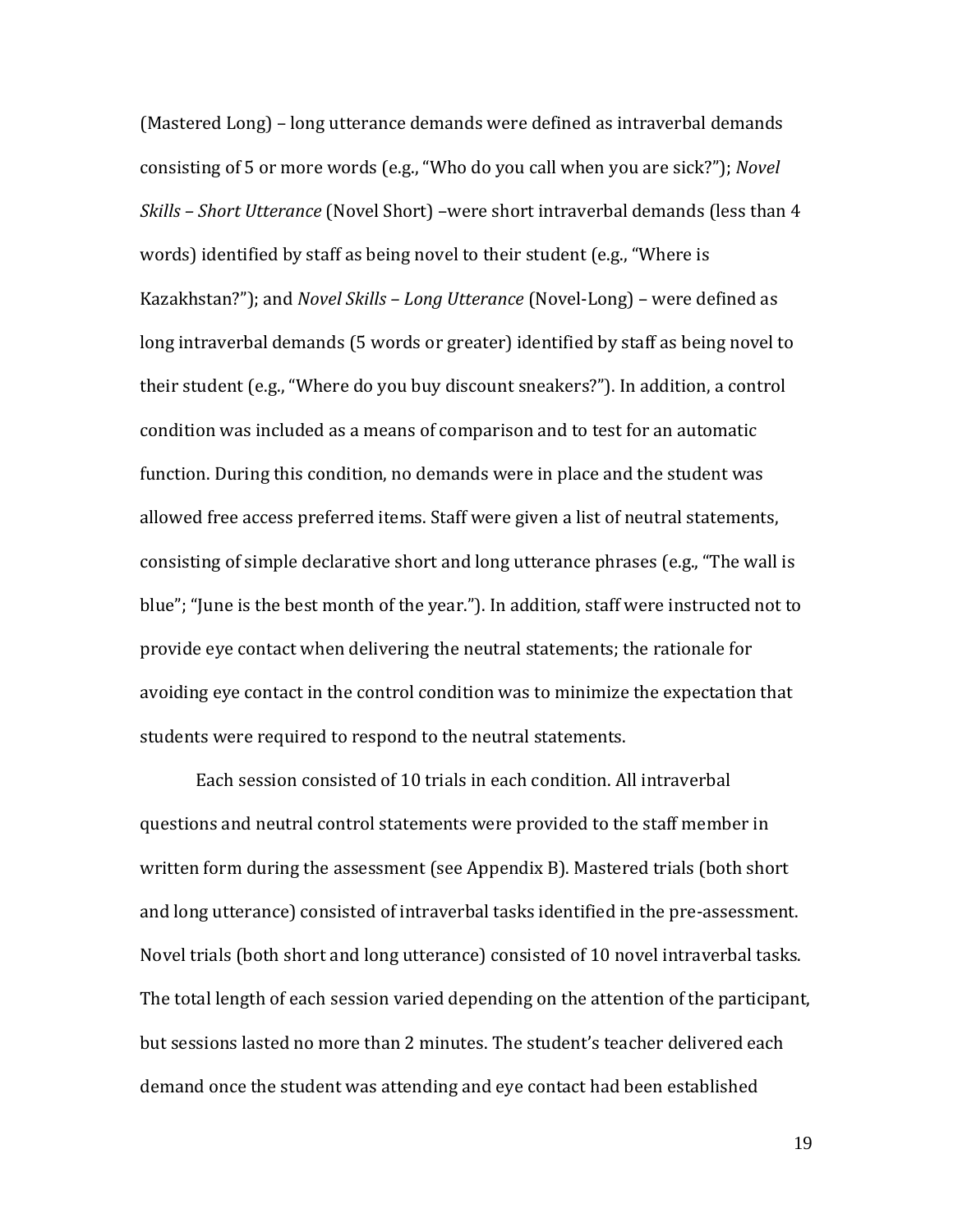between the staff member and student. After delivering each intraverbal question, the staff member was instructed to wait 10 seconds before delivering the next question. Staff was asked to remove eye contact after delivering each question, and were not required to record their student's response. Each 10-second latency between questions was verified via a timer. Regardless of the student's response, the staff member was instructed to wait 10 seconds before presenting the next demand. Staff members were instructed to ignore incorrect responses and removed eye contact contingent upon a response from their student. The principal investigator was present throughout all session to ensure consistency across sessions and participants.

### **Results**

Courtney's rates of immediate echolalia are represented as percent of opportunity in Figure 1. Immediate echolalia was observed in both the Novel Short (mean = 4%) and Novel Long (mean = 10%) conditions. Results of the assessment suggest that she was only likely to engage in immediate echolalia during the conditions with the highest levels of demand complexity. In each novel condition, when not engaging in immediate echolalia, she often attempted answer each question by providing scripted responses that did not meet criteria for immediate echolalia (e.g., when asked "What is the capital of North Dakota?" she consistently responded "United States of America"). In addition, Courtney occasionally engaged in contextually relevant though inaccurate responses (e.g., when asked, "what is your favorite brand of toothpaste?" she consistently responded, "brush your teeth").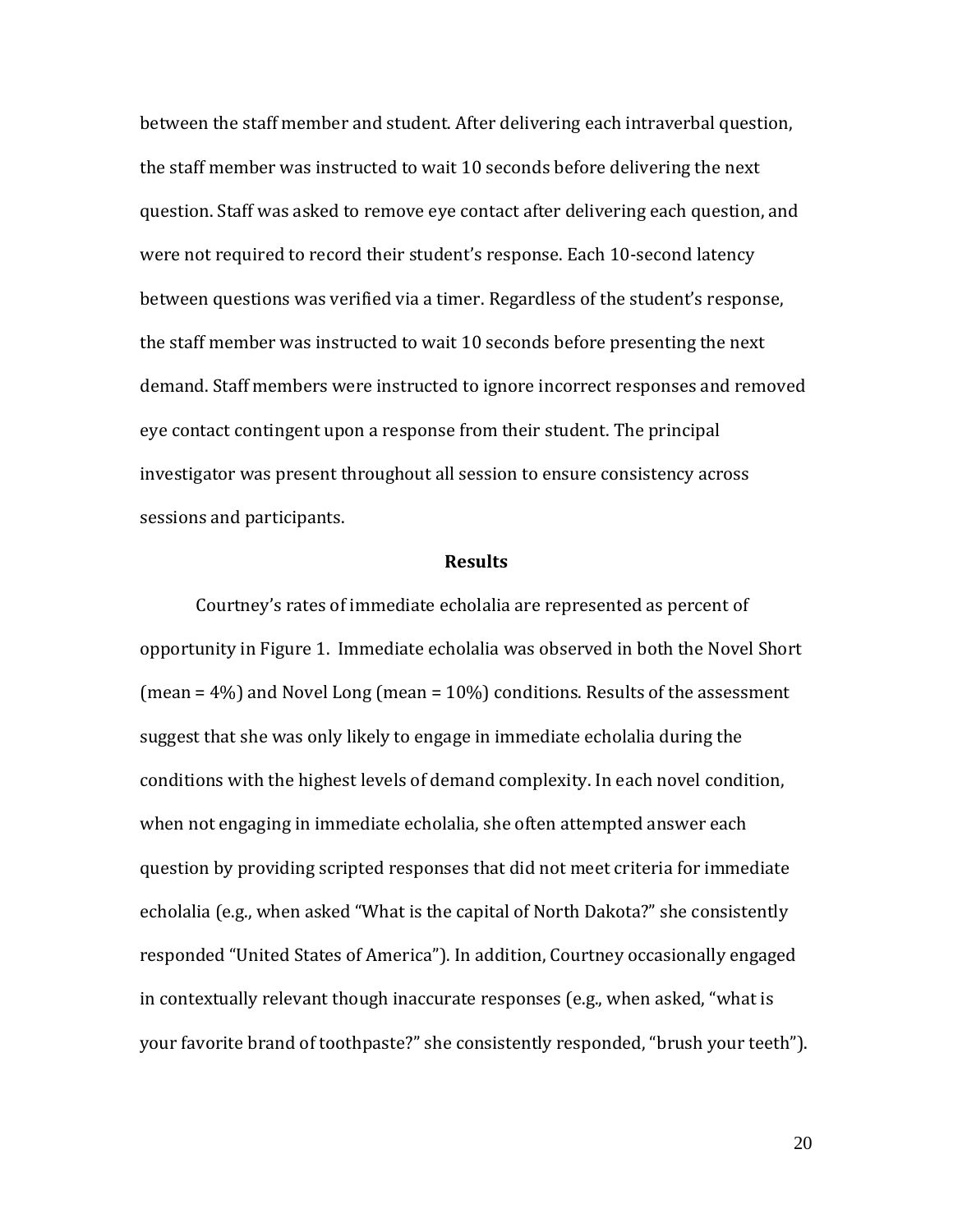It is likely that she attended to familiar words (e.g. toothpaste) in an otherwise unfamiliar intraverbal prompt and attempted to provide an appropriate response.



# **Courtney Immediate Echolalia**

Figure 1. Percent of opportunity that Courtney engaged in immediate echolalia across all conditions.

Results of Jasper's responding during the echolalia assessment are depicted in Figure 2. Immediate echolalia was observed in both the Novel Short (mean = 46.6%) and Novel Long (mean = 50%) conditions. Jasper did not engage in echolalia during any of Mastered conditions. During one control session (session 9), he did engage in a single instance of immediate echolalia. The neutral antecedent utterance that preceded this instance was "I am hungry," to which he responded "I am hungry." During the control condition, Jasper had free access to preferred edibles for the duration of the session; after the session, staff reported that he had a prior history of being prompted to tact the private event that he is hungry before receiving edibles. Furthermore, the staff member who delivered the neutral statements during that session inadvertently made eye contact with Jasper at several points during the session, representing an error in treatment integrity. It is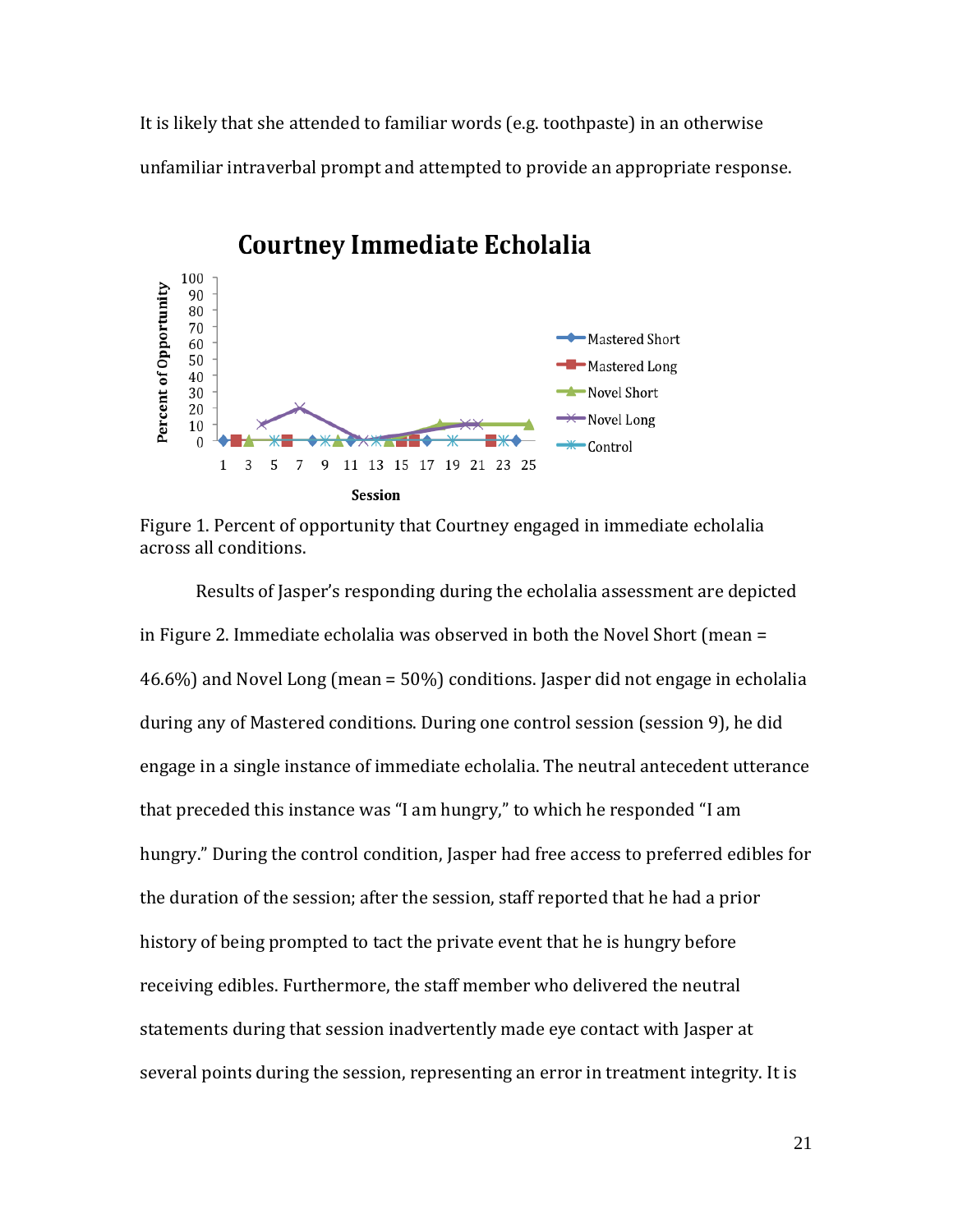therefore possible to explain the outlier in the control session as being the product of both previously mentioned factors.



Figure 2. Percent of opportunity that Jasper engaged in immediate echolalia across all conditions

Figure 3 depicts the results of the echolalia assessment with Earl. Immediate echolalia was observed in all 5 conditions, and occurred most frequently in the Novel Short (mean = 76.7%) and Novel Long (mean = 60%) conditions. The data in Figure 3 suggest that Earl's echolalia was evoked most often in the Novel-Short antecedent utterances, given that the majority of his responses contained immediate echolalia in that condition. However, Figure 4 depicts the responses per minute of Earl's vocal stereotypy, which consisted of non-contextual words or phrases. Earl engaged in vocal stereotypy at an average rate of 6.11 times per minute in the Novel Long condition, as compared to the Novel Short condition (which averaged 2.6 times per minute). It is possible that the difference in Earl's responding reflect the increase in demand complexity: he attempted to provide an appropriate response by engaging in immediate echolalia for short novel questions, however when novel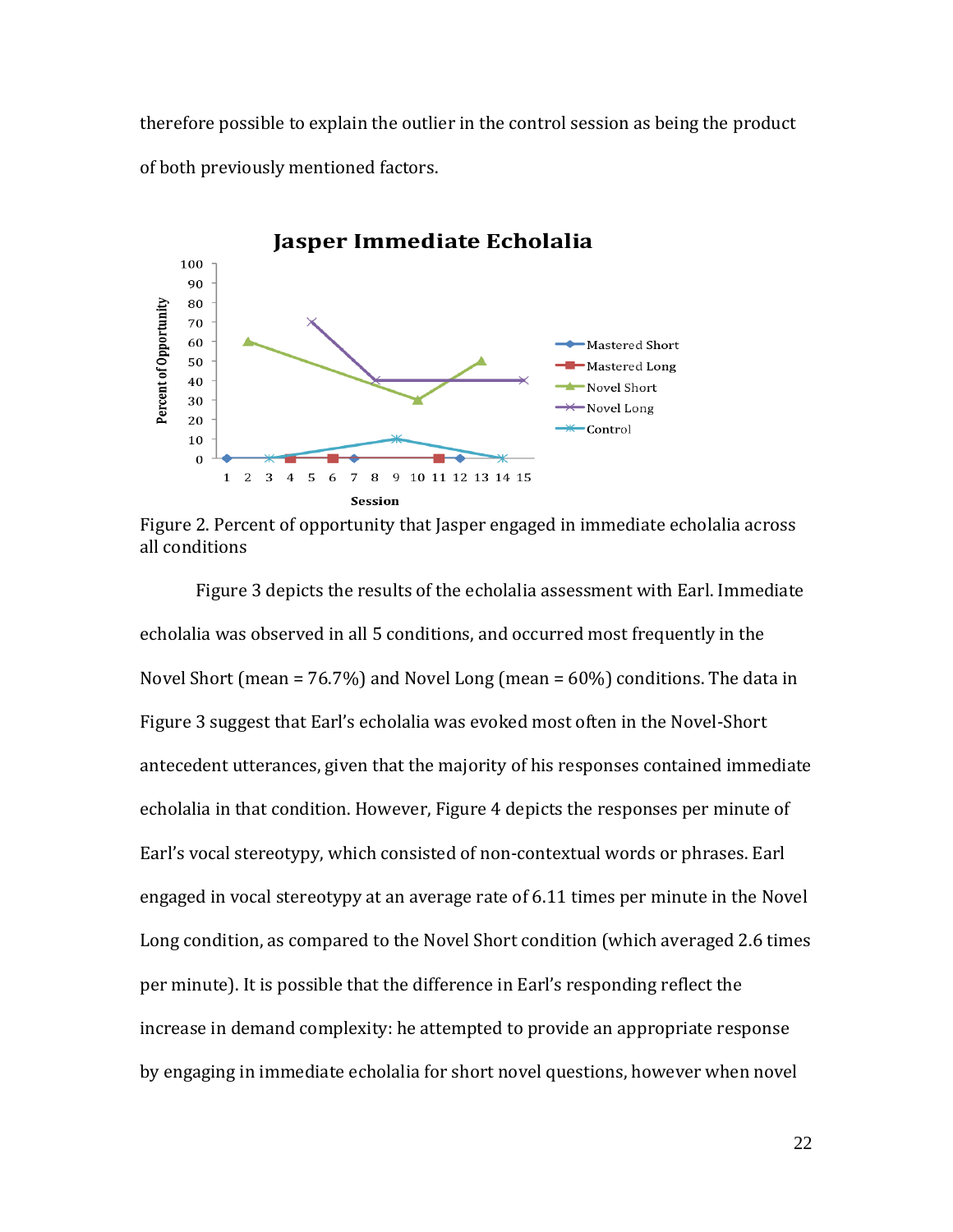questions became longer, the response effort to attempt to provide an appropriate response became too high and he shifted his responding to vocal stereotypy.



# Earl Immediate Echolalia

Figure 3. Percent of opportunity that Earl engaged in immediate echolalia across all conditions.



Figure 4. Responses per minute that Earl engaged in vocal stereotypy across all conditions.

Figure 5 depicts the results of the echolalia assessment with Katherine. Immediate echolalia was observed in all 5 conditions, and occurred most frequently in the Novel Short (mean = 27.5%) and Novel Long (mean = 32.5%) conditions. Similar to Jason, Katherine engaged in a single instance of immediate echolalia following the "I am hungry" neutral statement in each of the control conditions.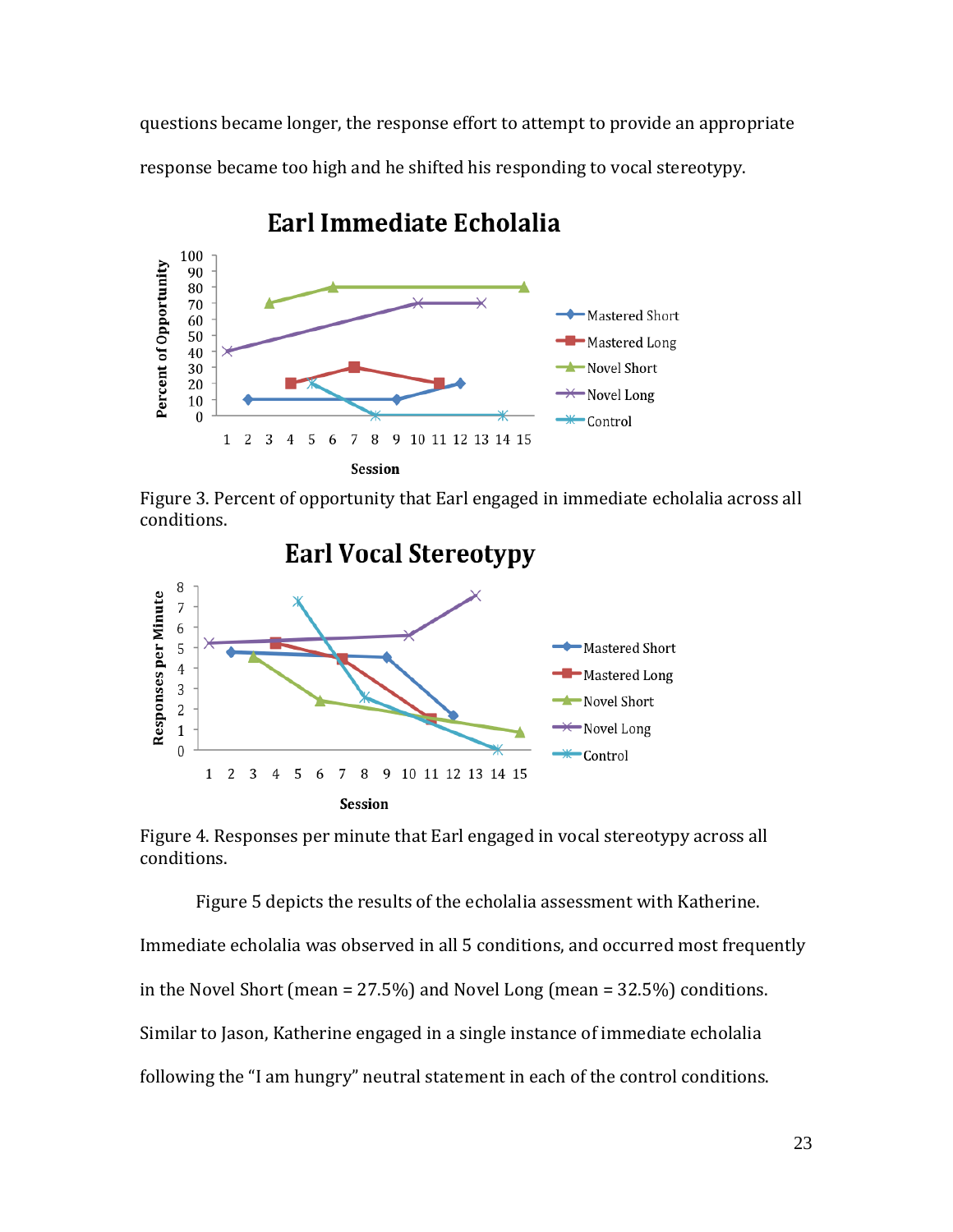Katherine's responding during this condition can similarly be explained by a history of prompting to tact private events in the presence of edibles. Decreasing trends in immediate echolalia in both the Novel Short and Novel Long conditions can be explained by the data in Figure 6. Beginning in session 7, Katherine began to respond to novel questions with an "I don't know" response. Classroom staff later indicated that in the past they had taught her to functionally provide that response when presented with ambiguous stimuli. Although the "I don't know" response did appear to functionally replace immediate echolalia for the majority of each session, instances of immediate echolalia continued to be observed at low levels in the Novel Long and Novel Short conditions.



Katherine Immediate Echolalia

Figure 5. Percent of opportunity that Katherine engaged in immediate echolalia across all sessions.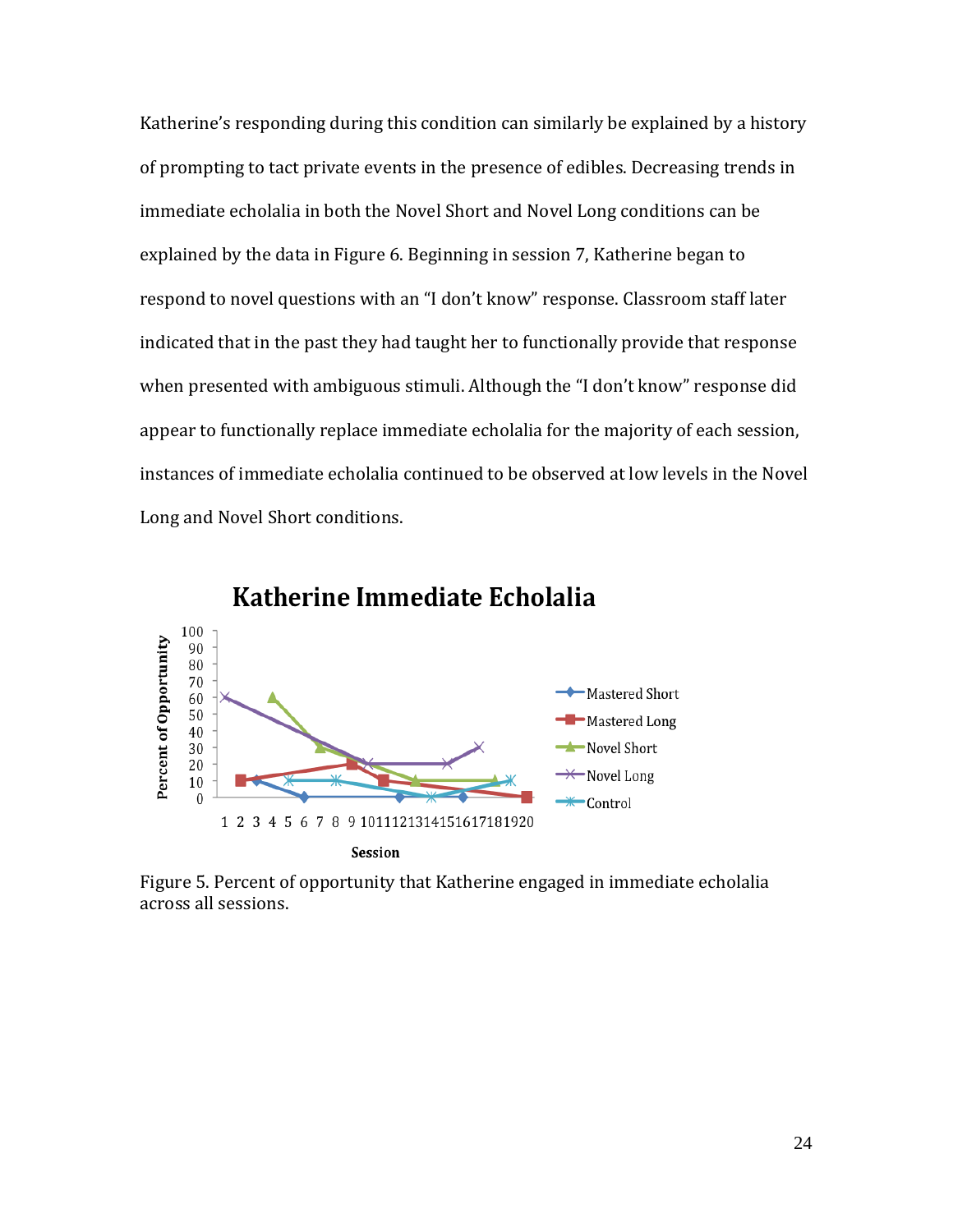

Figure 6. Percent of opportunity that Katherine engaged with an "I don't know" response across all sessions.

### **Discussion**

This study examined whether increases in demand complexity produced corresponding increases in immediate echolalia in students with autism. It was hypothesized that increased demand complexity would produce corresponding increases in participants' immediate echolalia if their echolalia was, at least in part, socially mediated. The results of these analyses suggest that participants' immediate echolalia was maintained by social contingencies. Katherine, Jasper, and Courtney engaged in the highest percentage of immediate echolalia during the Novel Long condition, which was hypothesized to be the condition with the highest amount of demand complexity. Although Earl engaged in higher rates of immediate echolalia in the Novel Short condition than in Novel Long condition, his average rate of vocal stereotypy was nearly 3 times higher in the Novel Long than the Novel Short condition, suggesting that vocal stereotypy may have replaced immediate echolalia when demand complexity was highest.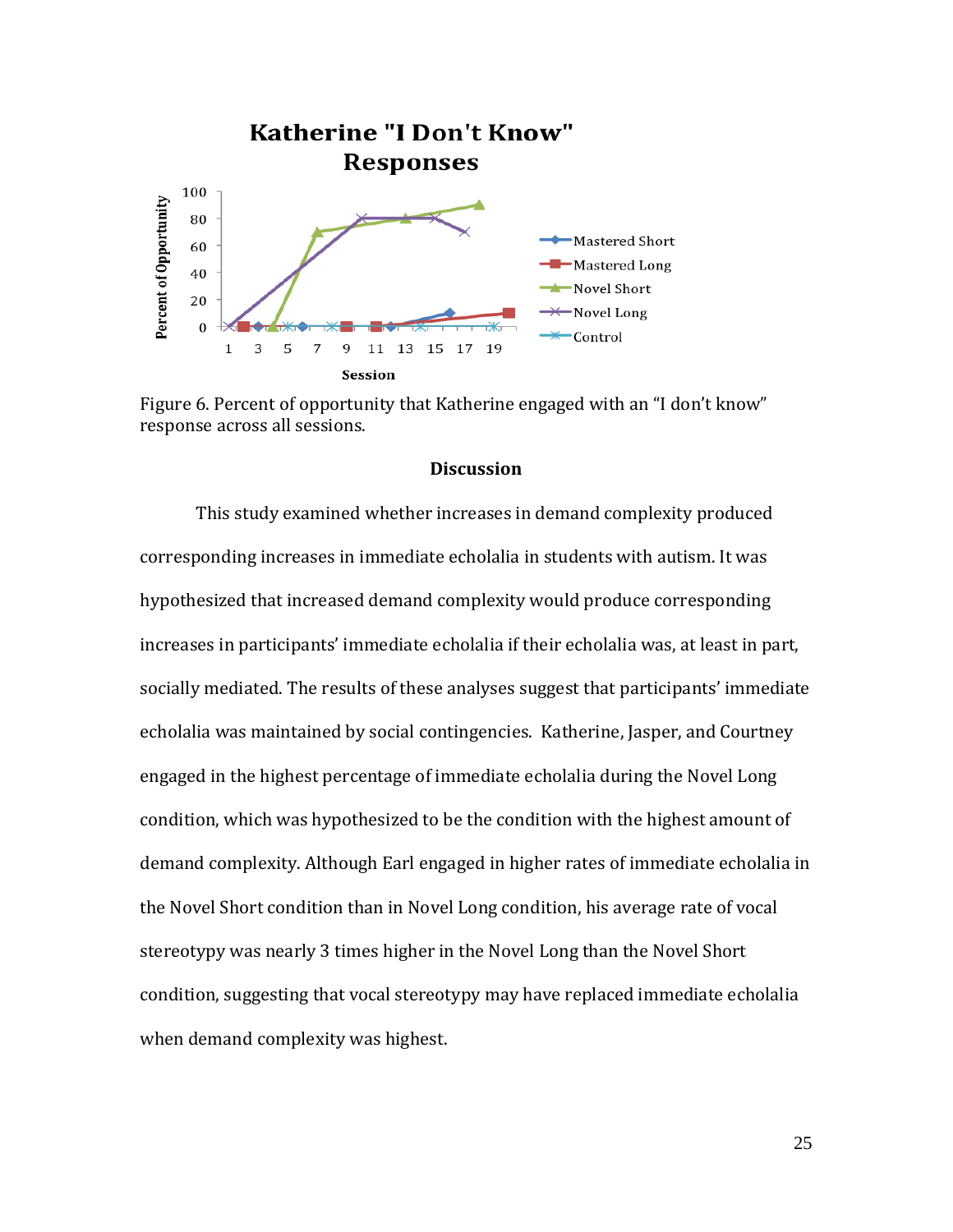While some studies have examined the possibility that stereotypy may be maintained by social functions (Cunningham & Schreibman, 2008; Durand & Carr, 1987; Mace & Lalli, 1991) there have been no formal assessments to date of the behavioral function of echolalia. By systematically evaluating the effects of demand complexity on immediate echolalia, this study sought to add to the literature by determining whether echolalia is differentially evoked by environmental variables. Formal assessment of the function of target behaviors has been shown to lead to effective interventions. In the case of immediate echolalia, evidence of a socially mediated function could lead to interventions designed to teach more functionally appropriate responses, such as an "I don't know" response (Schreibman & Carr, 1978). Evidence for the effectiveness of such an intervention was demonstrated in this study by Katherine's responding during the novel conditions. Although she continued to engage in immediate echolalia following novel demands throughout the assessment, overall rates of immediate echolalia reduced from 60% to 30% in the Novel Long conditions and from 60% to 10% in the Novel Short conditions. It can be argued that such reductions represent a clinically meaningful improvement in functional responding.

One of the limitations of this study is that we only assessed the effects of demand complexity on immediate echolalia and chose to exclude delayed echolalia. Delayed echolalia, often referred to as "scripting," is a commonly reported verbal phenomenon in individuals with autism (Prizant & Rydell, 1984). Delayed echolalia can be a challenging behavior to formally assess because it requires an extensive knowledge of individuals' prior exposure to verbal stimuli across multiple contexts.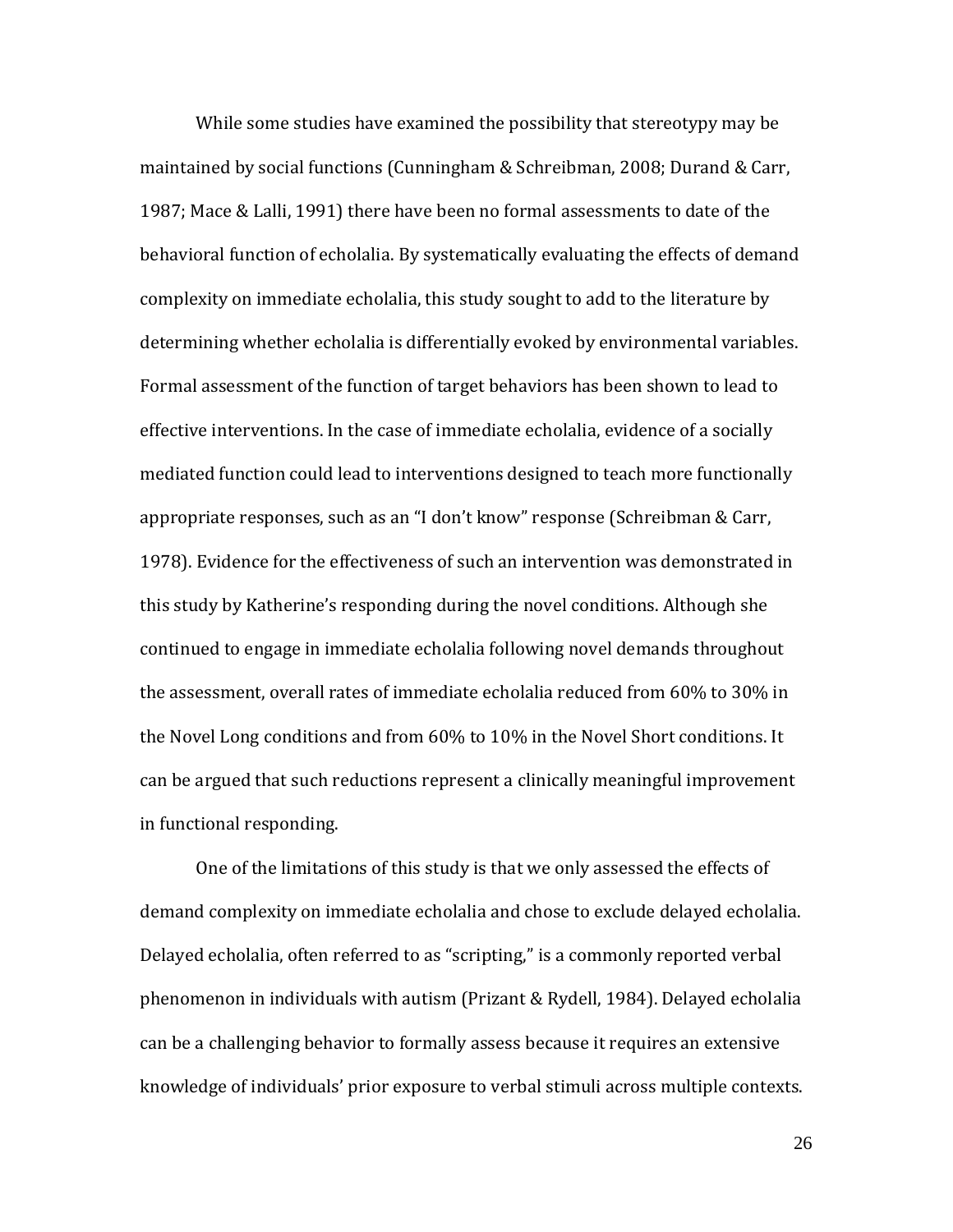While acquiring the information necessary to conduct a formal assessment of delayed echolalia was beyond the scope of this study, future studies could systematically evaluate how demand complexity affects rates of delayed echolalia.

Another limitation of the study was that consequences of echolalia were not manipulated: only stimuli that evoke the behavior and not the maintaining variables of the behavior were identified. Thus, while it is possible to hypothesize how consequences may have maintained participants' echolalia (e.g., echolalia may have provided a form of escape, in that the teacher moved on to the next question), it was not experimentally tested in this protocol. Future studies could examine how the manipulation of consequences could affect participants' rates of echolalia (i.e. whether repeating the question contingent upon echolalia has any effect on the rates of the behavior).

The generalization of this study is also limited because of the environment in which the data for this study were conducted. Sessions were held in a quiet research room free from outside auditory stimuli or other potential distractors. While these conditions were ideal for avoiding potentially confounding variables, the research setting did not approximate students' typical learning environment. Future research should explore whether the findings from the current study generalize to other settings.

Despite several limitations, the results of this study are promising and contribute to the relatively sparse literature on the functional assessment of echolalia. Echolalia can be a socially stigmatizing verbal behavior and can further be disruptive to academic learning in educational settings. Information about the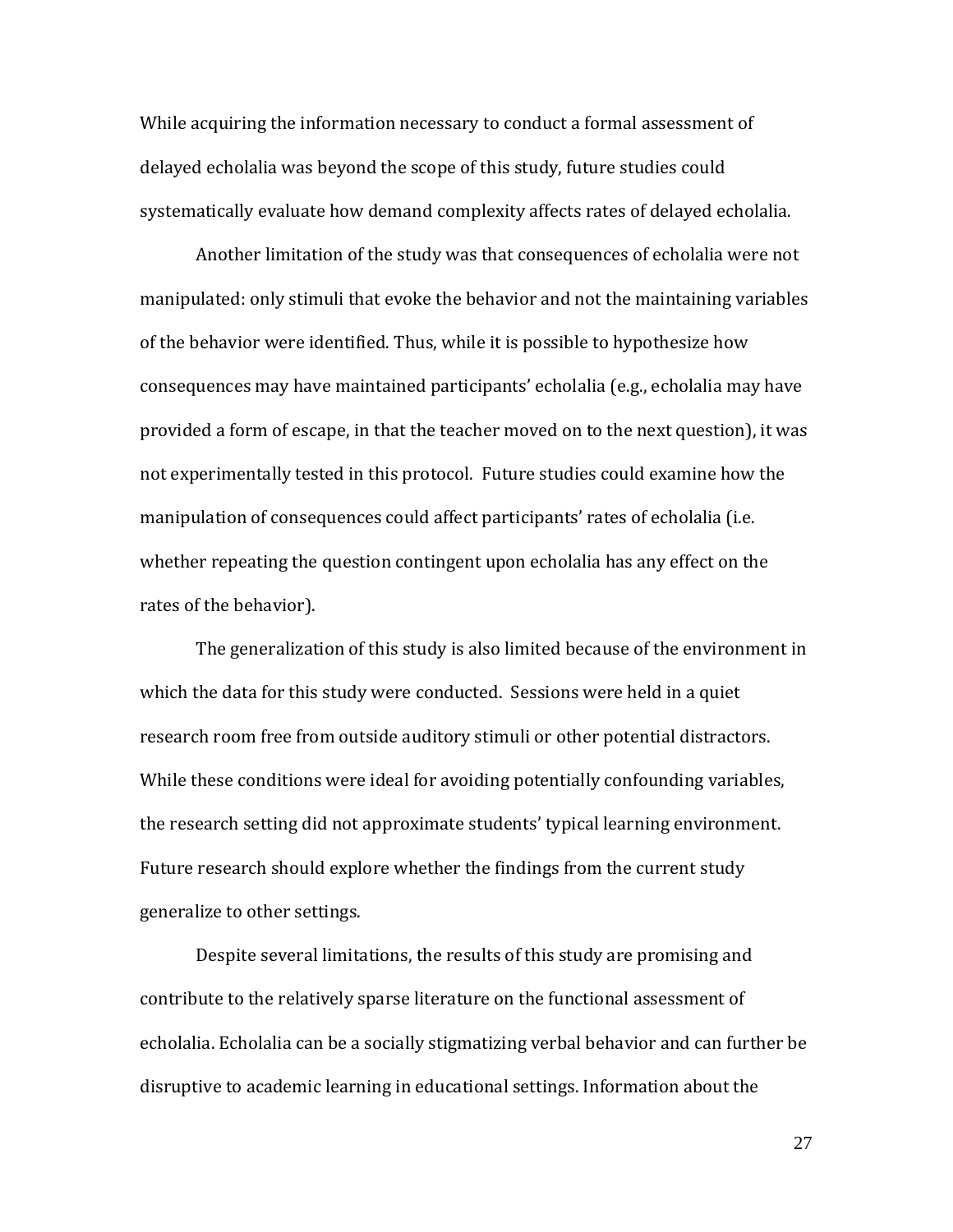behavioral function of echolalia can lead to the development of effective interventions, which can meaningfully improve individuals' quality of life.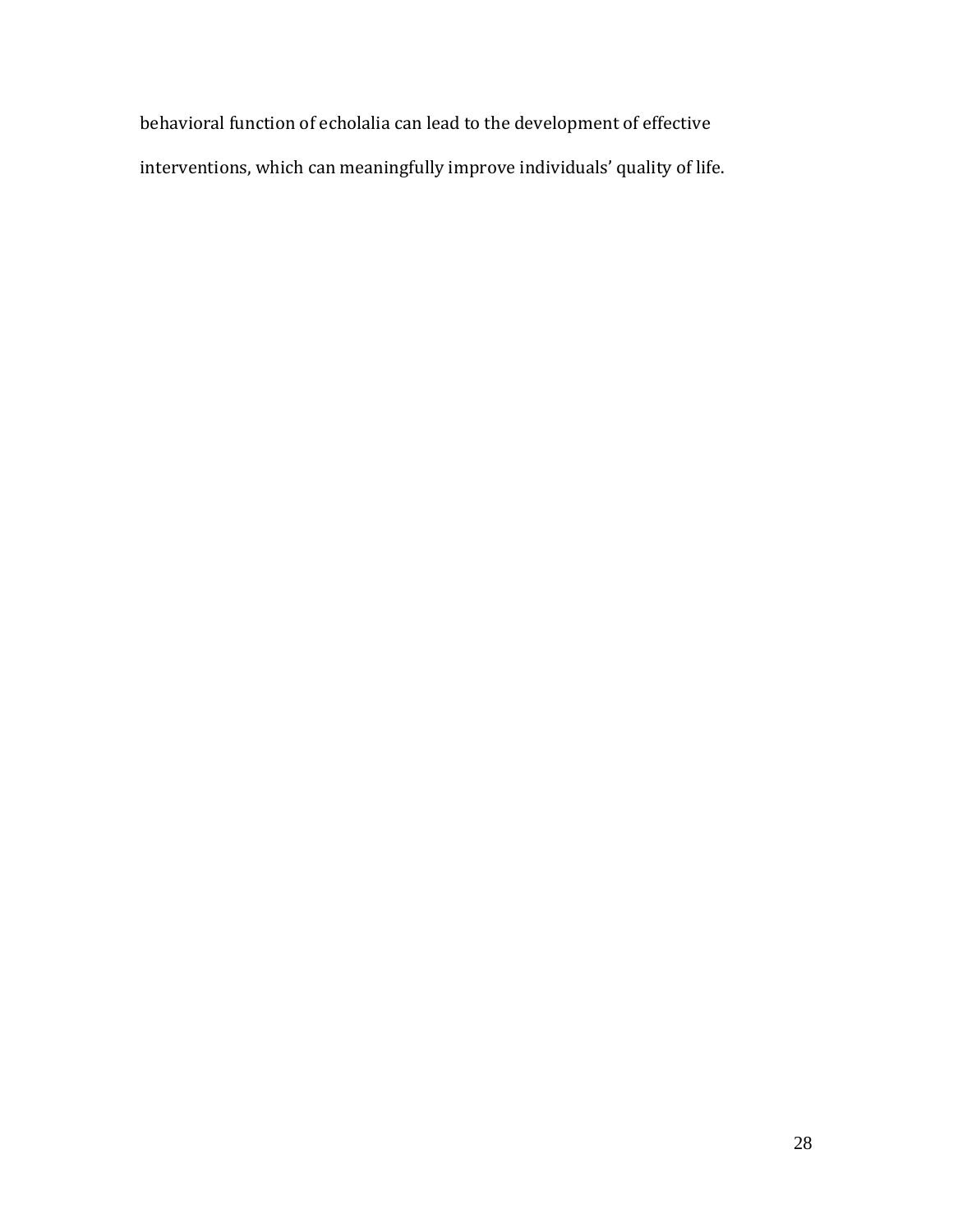### **References**

- Ahearn, W.H., Clark, K.M., MacDonald, R.P.F., Chung, B.I. (2007). Assessing and treating vocal stereotypy in children with autism. *Journal of Applied Behavior Analysis, 40*(2), 263-275.
- Bodfish, J., Symons, F., Parker, D., Lewis, M. (2000). Varieties of repetitive behavior in autism: comparisons to mental retardation. *Journal of Autism and Developmental Disorders*, *30*(*3)*, 237-243.
- Carr, E.G. (1977). The motivation of self-injurious behavior: a review of some hypotheses. *Psychological Bulletin, 84(4)*, 800-816.
- Carr, E.G., Durand, V.M. (1985). Reducing behavior problems through functional communication training. *Journal of Applied Behavior Analysis*, *18*, 111-126.
- Cunningham, A.B. & Schreibman, L. (2008). Stereotypy in autism: the importance of function. *Research in Autism Spectrum Disorders*, *2*(3), 469-479.
- Dobbinson, S., Perkins, M., Boucher, J. (2002). The interactional significance of formulas in autistic language, *Clinical Linguistics & Phonetics*, 17:4, 299-307.
- Durand, V.M. & Carr, E.G. (1987). Social influences on "self-stimulatory" behavior: analysis and treatment application. *Journal of Applied Behavior Analysis, 20*, 119-132.
- Ely, R., McCabe, A. (1994). The language play of kindergarten children. *First Language, 14*, 19-35.
- Fay, W.H. (1967). Mitigated echolalia of children. *Journal of Speech and Hearing Research,* 10, 242-249.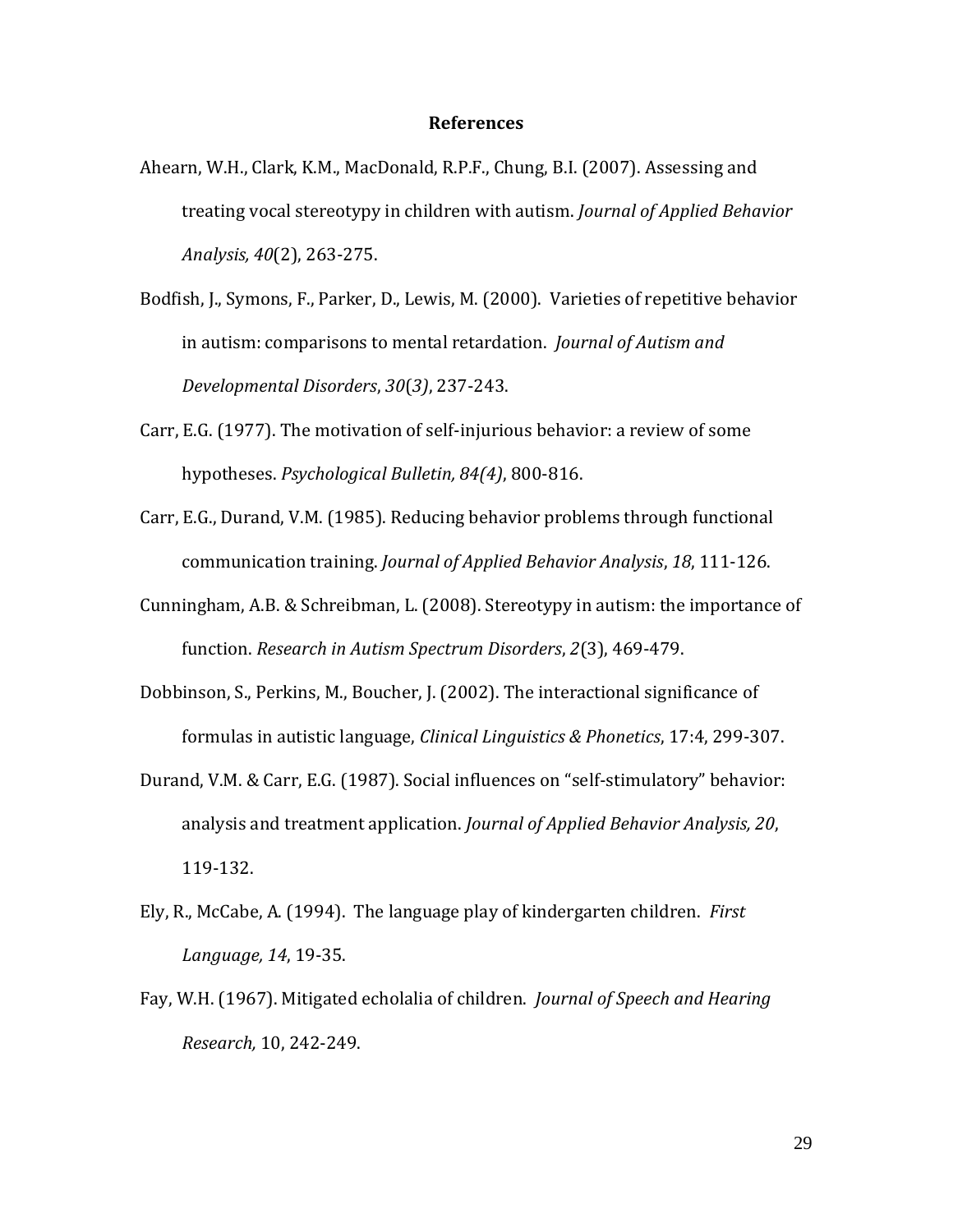- Fay, W.H. (1969). On the basis of autistic echolalia. *Journal of Communication Disorders*, 2, 38-47.
- Fay, W.H. (1974). On the echolalia of the blind and of the autistic child. *Journal of Speech and Hearing Disorders*, *38*, 478-488.
- Hale, C., Tager-Flusberg, H. (2005). Brief report: the relationship between discourse deficits and autism symptomatology. *Journal of Autism and Developmental Disorders*, *35*(4), 519-524.
- Hanley, G.P., Iwata, B.A., McCord, B.E. (2003). Functional analysis of problem behavior: a review. *Journal of Applied Behavior Analysis, 36(2)*, 147-185.
- Howlin, P. (1982). Echolalic and spontaneous phrase speech in autistic children. *Journal of Child Psychology and Psychiatry*, *23*, 281-293.
- Iwata, B.A., Dorsey, M.F., Slifer K.J., Bauman, K.E., Richman, G.S. (1994). Toward a functional analysis of self-injury. *Journal of Applied Behavior Analysis, 27(2)*, 197-209.
- Iwata, B.A., & Dozier, C.L. (2008). Clinical application of functional analysis methodology. *Behavior Analysis in Practice, 1*, 3-9.

Kanner, L. (1943). Autistic disturbances of affective contact. *Nervous Child*, *2*, 217- 250.

- Local, J. & Wootton, A. (1995). Interactional and phonetic aspects of immediate echolalia in autism: A case study. *Clinical Linguistics and Phonetics*, 9, 155-184.
- Locke, J.L. (1993). *The Child's Path to Spoken Language*. Cambridge, MA: Harvard University Press.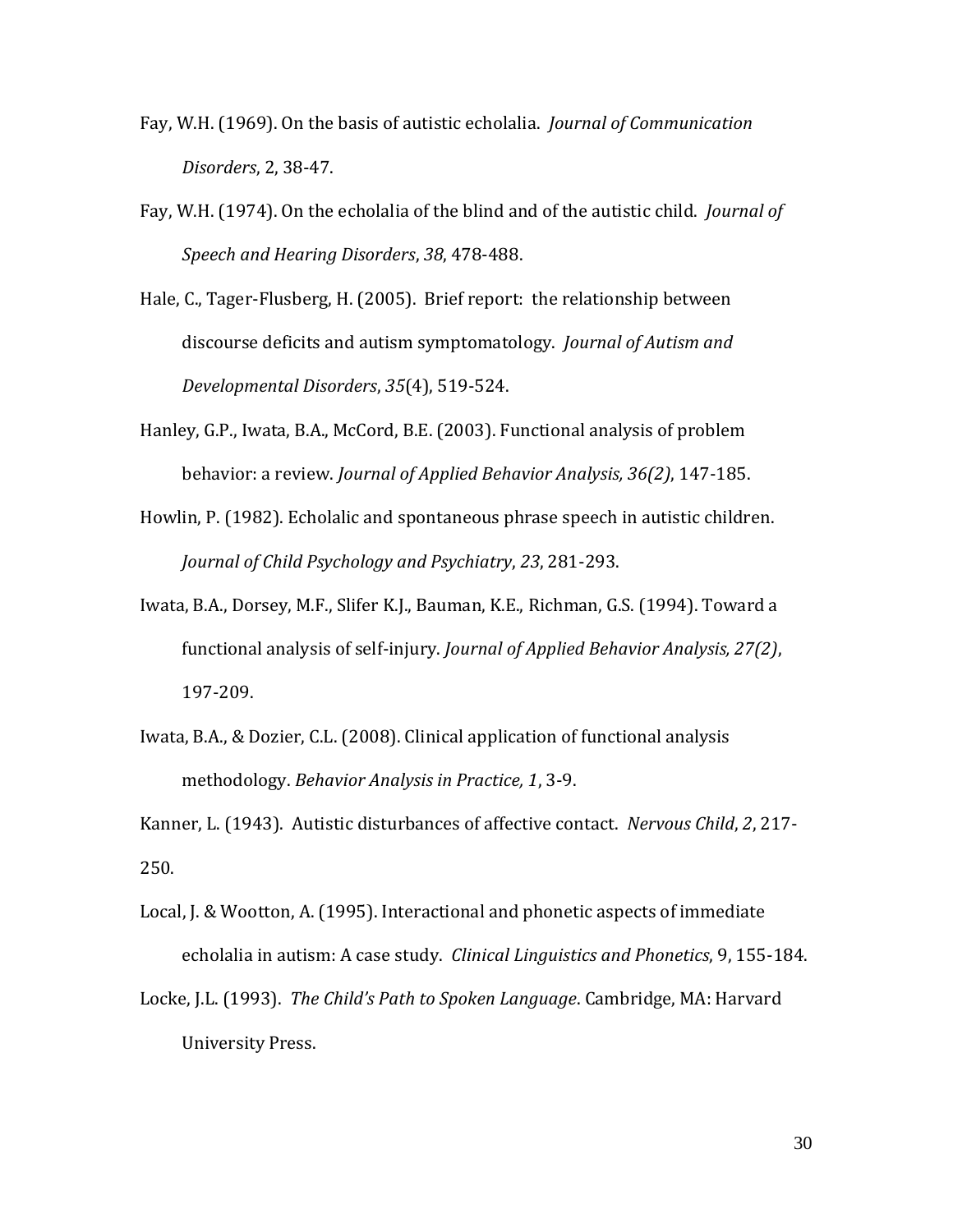- Locke, J.L. (1995). Development for the capacity for spoken language. In: Fletcher, P., MacWhinney, B. (Eds.), *The Handbook of Child Language*. Blackwell, Oxford, pp. 278-302.
- Lopez, B., Lincoln, A., Ozonoff, S., Lai, Z. (2005). Examining the relationship between executive functions and restricted, repetitive symptoms of autistic disorder. *Journal of Autism and Developmental Disorders*, *35*(4), 445-460.
- Mancina, C., Tankersley, M., Kamps, D., Kravits, T., Parrett, J. (2000). Brief report: reduction of inappropriate vocalizations for a child with autism using a selfmanagement treatment program. *Journal of Autism and Developmental Disorders*, *30(*6), 599-606.
- Northup, J., Wacker, D., Sasso, G., Steege, M., Cigrand, K., Cook, J., DeRaad, A. (1991). A brief functional analysis of aggressive and alternative behavior in an outclinic setting. *Journal of Applied Behavior Analysis*, 24(3)*,* 509-522.
- Oberman, L., Ramachandran, V. (2007). Simulating the social mind: the role of the mirror neuron system and simulation in the social and communicative deficits of autism spectrum disorders. *Psychological Bulletin*, *133*(2), 310-327.
- Piaget, J. (1962). *Play, Dreams, and Imitation in Childhood*. New York: W.W. Norton.
- Pizant, B. M. and Duchan, J. (1981). The functions of immediate echolalia in autistic children. *Journal of Speech and Hearing Disorders*, *46*, 241-249.
- Prizant, B.M. and Rydell, P.J. (19840. Analysis of functions of delayed echolalia in autistic children. *Journal of Speech and Hearing Research*, *27*, 183-192.
- Pring, L, 2005. (Ed.). *Autism and Blindness: Research and Reflections*. London, England: Whurr Publishers Ltd.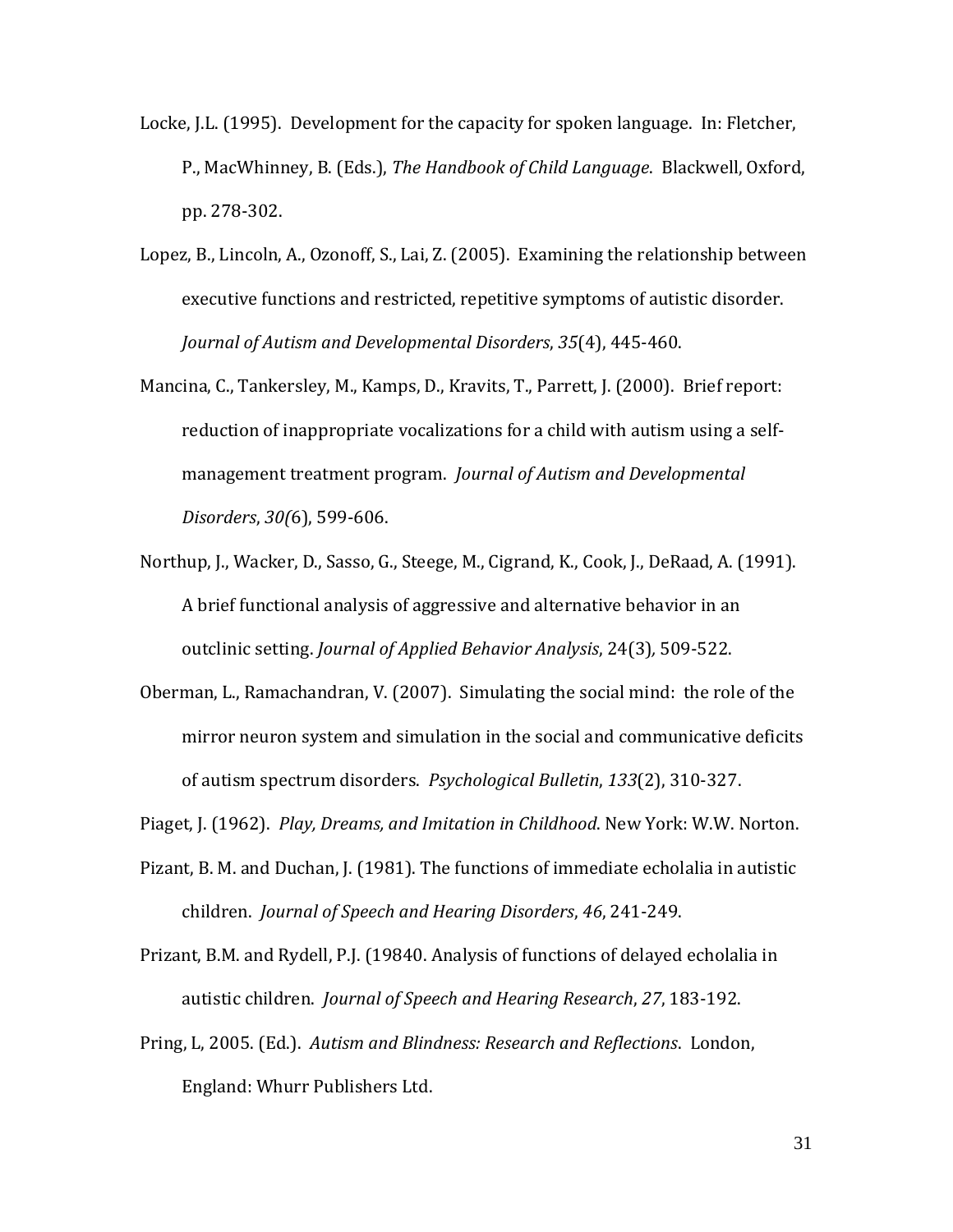- Rapp, J.T. & Vollmer, T.R. (2005). Stereotypy I: a review of behavioral assessment and treatment. *Research in Developmental Disabilities, 26,* 527-547.
- Roane, H.S., Lerman, D.C., Kelley, M.E., Van Camp, C.M. (1999). Within-session patterns of responding during functional analyses: The role of establishing operations in clarifying behavioral function. *Research in Developmental Disabilities, 20*(1), 73-89.
- Rydell, J. & Mirenda, P. (1994). Effects of high and low constraint utterances on the production of immediate and delayed echolalia in young children. *Journal of Autism and Developmental Disorders*, *24* (6), 719-734.
- Schuler, A. (1979). Echolalia: issues and clinical implications. *Journal of Speech and Hearing Disorders*, *44,* 411-434.
- Taylor, B.A., Hoch, H., Weissman, M. (2005). The analysis and treatment of vocal stereotypy in a child with autism. *Behavior Interventions*, *20,* 239-253.
- Violette, J. and Swisher, L. (1992). Echolalic responses by a child with autism to four experimental conditions of sociolinguistic input. *Journal of Speech and Hearing Research,* 35, 139-147.
- Vollmer, T.R., Marcus, B.A., Ringdahl, J.E., Roane, H.S. (1995). Progressing from brief assessments to extended experimental analysis in the evaluation of aberrant behavior. *Journal of Applied Behavior Analysis, 28*(4), 561-576.
- Walenski, M., Tager-Flusberg, H., Ullman, M., 2006. Language in Autism. In S. Moldin & J. Rubenstein (Eds), *Understanding Autism: From Basic Neuroscience to Treatment*. CRC Press/Taylor & Francis Group LLC: New York.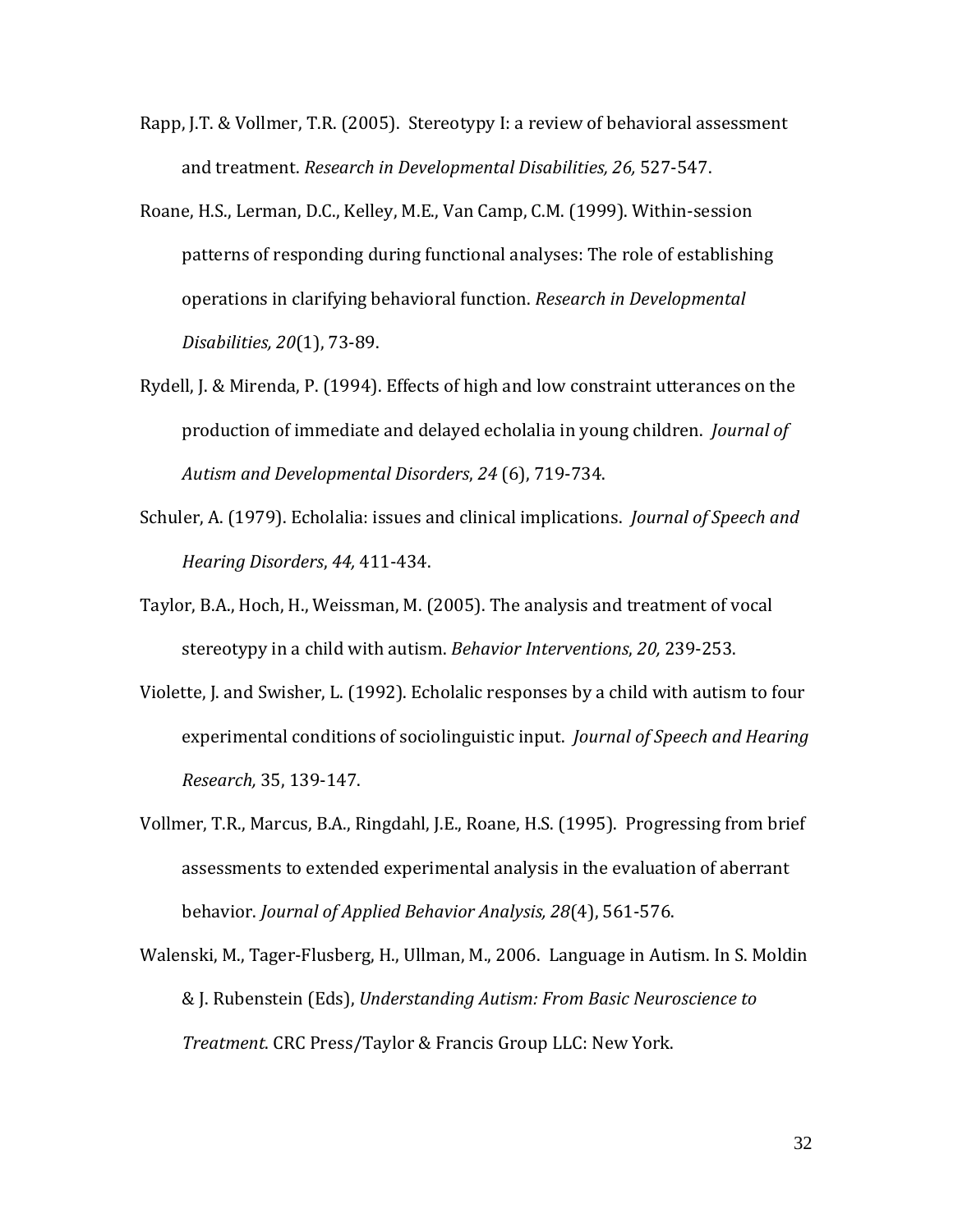Wilkinson, K. (1998). Profiles of language and communication skills in autism. *Mental Retardation and Developmental Disabilities Research Reviews*, 4, 73-79.

- Wilke, A.E., Tarbox, J., Dixon, D.R., Kenzer, A.L., Bishop, M.R., Kakavand, H. (2012). Indirect functional assessment of stereotypy in children with autism spectrum disorders. *Research in Autism Spectrum Disorders, 6*, 824-828.
- Willemsen-Swinkels, S., Buitelaar, J., Dekker, M., van Engeland, H. (1998). Subtyping stereotypic behavior in children: The association between stereotypic behavior, mood, and heart rate. *Journal of Autism and Developmental Disorders, 28*(6), 547-556.
- Wootton, A. (1999). An Investigation of delayed echoing in a child with autism. *First Language*, *19*, 359-381.
- Wray, A. & Perkins, M.R. (2000). The functions of formulaic language: an integrated model. *Language and Communication*, *20*, 1-28.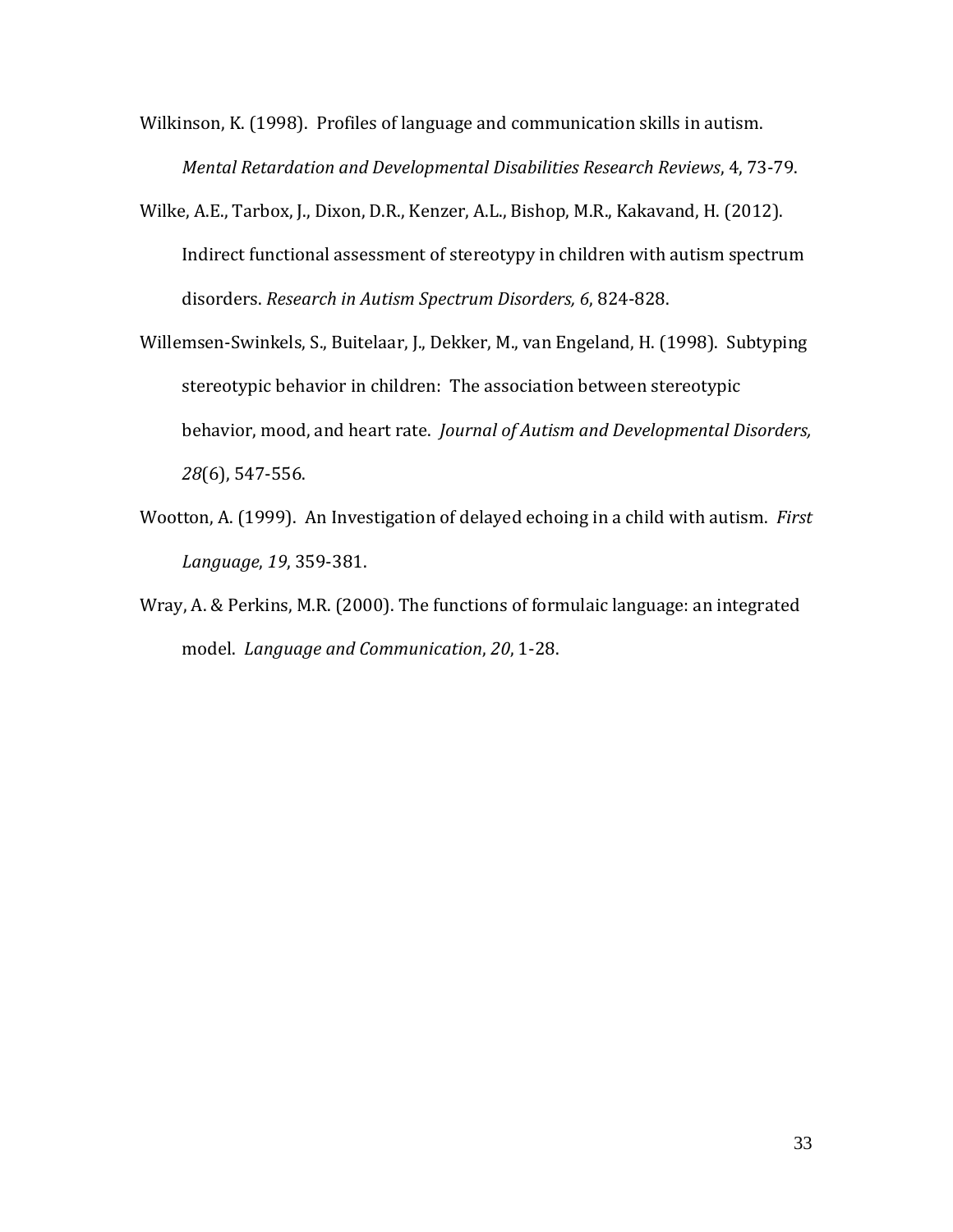## Appendix A

## **Effects of Demand Complexity on Echolalia**

Pre-Assessment Data Sheet Version 5.28

**Please Indicate which of the following verbal questions are currently in your student's repertoire** (i.e. does your student have a history with any of the following questions?)

# **Mastered - Short Utterance (5 words or less)**

|                         | <b>YES</b> (80% accuracy) <b>NO</b> (<80%) | N/A |
|-------------------------|--------------------------------------------|-----|
| What's your name?       |                                            |     |
| Where do you live?      |                                            |     |
| What does a dog say?    |                                            |     |
| What's your Dad's name? |                                            |     |
| What's your Mom's name? |                                            |     |
| What does a cat say?    |                                            |     |
| What do you eat?        |                                            |     |
| What do you drink?      |                                            |     |
| What does a cow say?    |                                            |     |
| What's your teacher's   |                                            |     |
| name?                   |                                            |     |
| Where do you sleep?     |                                            |     |
| Where do you swim?      |                                            |     |
| What do you write with? |                                            |     |
| What do you play with?  |                                            |     |
| What color is the sky?  |                                            |     |

**Additional Mastered Questions (**< 5 words**):**

**1.**

**2.**

**3.**

**4.**

**5.**

## **Mastered – Long Utterance (6 words or more)**

|                            | <b>YES</b> (80% accuracy) <b>NO</b> (<80%) | N/A |
|----------------------------|--------------------------------------------|-----|
| Where do you go to school? |                                            |     |
| What do you find in the    |                                            |     |
| bathroom?                  |                                            |     |
| What do you find in the    |                                            |     |
| bedroom?                   |                                            |     |
| Who do you call when you   |                                            |     |
| are sick?                  |                                            |     |
| Who do you call when you   |                                            |     |
| need help?                 |                                            |     |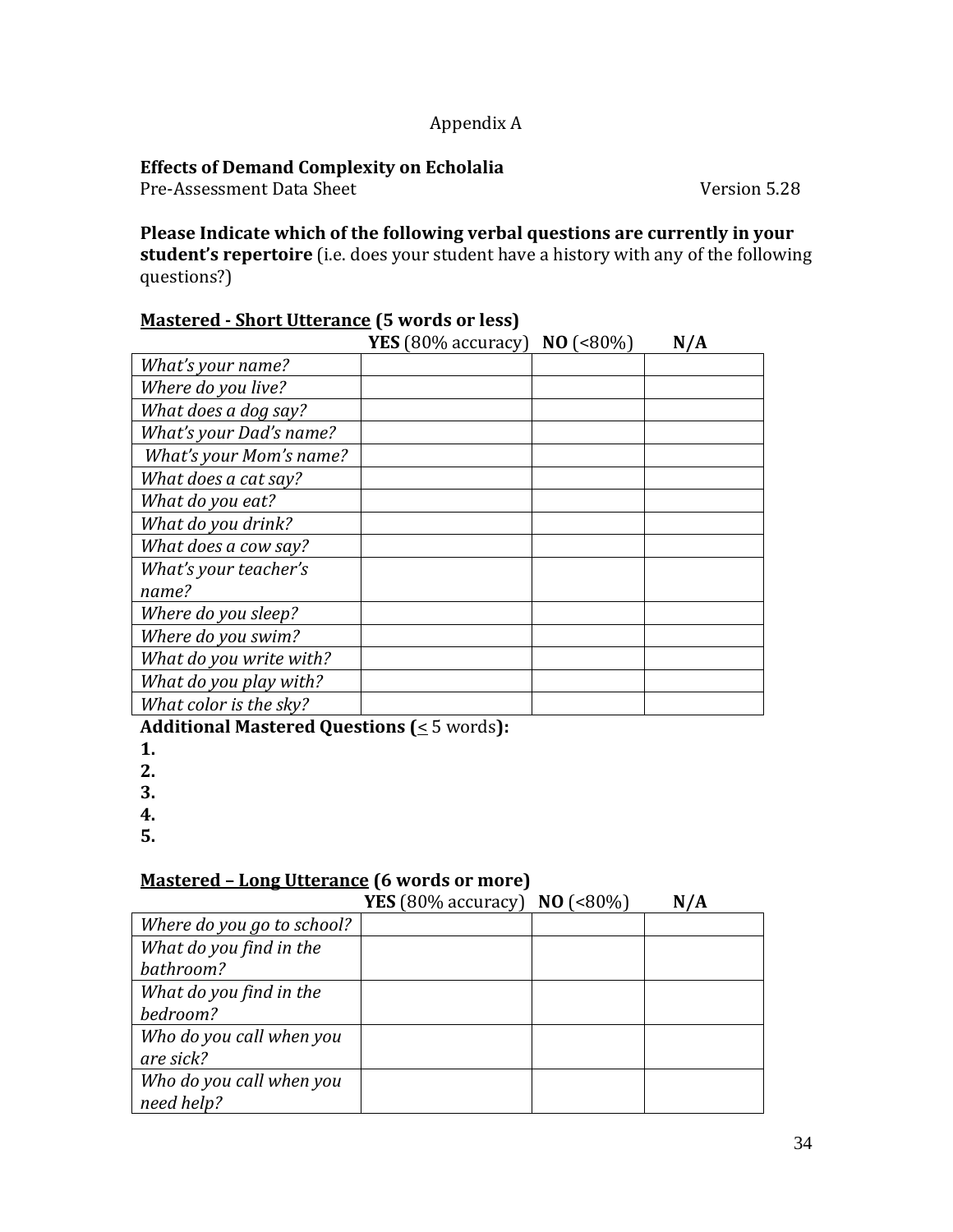| What do you find at        |  |  |
|----------------------------|--|--|
| school?                    |  |  |
| What do you like to eat?   |  |  |
| What do you like to drink? |  |  |
| What do you do at school?  |  |  |
| What do you wear on your   |  |  |
| feet?                      |  |  |
| What do you wear on your   |  |  |
| hands?                     |  |  |
| What do you wear on your   |  |  |
| head?                      |  |  |
| What do you wear when it   |  |  |
| is cold outside?           |  |  |
| What do you like to play   |  |  |
| with?                      |  |  |
| What do you buy at the     |  |  |
| Supermarket?               |  |  |

**\_\_\_\_\_\_\_\_\_\_\_\_\_\_\_\_\_\_\_\_\_\_\_\_\_\_\_\_\_\_\_\_\_\_\_\_\_\_\_\_\_\_\_\_\_\_\_\_\_\_\_\_\_\_\_\_\_\_\_\_\_\_\_\_\_\_\_\_\_\_\_\_\_\_\_\_\_\_\_\_\_\_\_\_\_\_\_\_\_\_\_\_\_\_\_\_\_ \_\_\_\_\_\_\_\_\_\_\_\_\_\_\_\_\_\_\_\_\_\_\_\_\_\_\_\_\_\_\_\_\_\_\_\_\_\_\_\_\_\_\_\_\_\_\_\_\_\_\_\_\_\_\_\_\_\_\_\_\_\_\_\_\_\_\_\_\_\_\_\_\_\_\_\_\_\_\_\_\_\_\_\_\_\_\_\_\_\_\_\_\_\_\_\_\_ \_\_\_\_\_\_\_\_\_\_\_\_\_\_\_\_\_\_\_\_\_\_\_\_\_\_\_\_\_\_\_\_\_\_\_\_\_\_\_\_\_\_\_\_\_\_\_\_\_\_\_\_\_\_\_\_\_\_\_\_\_\_\_\_\_\_\_\_\_\_\_\_\_\_\_\_\_\_\_\_\_\_\_\_\_\_\_\_\_\_\_\_\_\_\_\_\_ \_\_\_\_\_\_\_\_\_\_\_\_\_\_\_\_\_\_\_\_\_\_\_\_\_\_\_\_\_\_\_\_\_\_\_\_\_\_\_\_\_\_\_\_\_\_\_\_\_\_\_\_\_\_\_\_\_\_\_\_\_\_\_\_\_\_\_\_\_\_\_\_\_\_\_\_\_\_\_\_\_\_\_\_\_\_\_\_\_\_\_\_\_\_\_\_\_ \_\_\_\_\_\_\_\_\_\_\_\_\_\_\_\_\_\_\_\_\_\_\_\_\_\_\_\_\_\_\_\_\_\_\_\_\_\_\_\_\_\_\_\_\_\_\_\_\_\_\_\_\_\_\_\_\_\_\_\_\_\_\_\_\_\_\_\_\_\_\_\_\_\_\_\_\_\_\_\_\_\_\_\_\_\_\_\_\_\_\_\_\_\_\_\_\_ \_\_\_\_\_\_\_\_\_\_\_\_\_\_\_\_\_\_\_\_\_\_\_\_\_\_\_\_\_\_\_\_\_\_\_\_\_\_\_\_\_\_\_\_\_\_\_\_\_\_\_\_\_\_\_\_\_\_\_\_\_\_\_\_\_\_\_\_\_\_\_\_\_\_\_\_\_\_\_\_\_\_\_\_\_\_\_\_\_\_\_\_\_\_\_\_\_ \_\_\_\_\_\_\_\_\_\_\_\_\_\_\_\_\_\_\_\_\_\_\_\_\_\_\_\_\_\_\_\_\_\_\_\_\_\_\_\_\_\_\_\_\_\_\_\_\_\_\_\_\_\_\_\_\_\_\_\_\_\_\_\_\_\_\_\_\_\_\_\_\_\_\_\_\_\_\_\_\_\_\_\_\_\_\_\_\_\_\_\_\_\_\_\_\_**

Additional Mastered Questions ( $\geq 6$  words):

- **1.**
- **2.**
- **3.**
- **4.**
- **5.**

**Comments regarding student's echolalia:**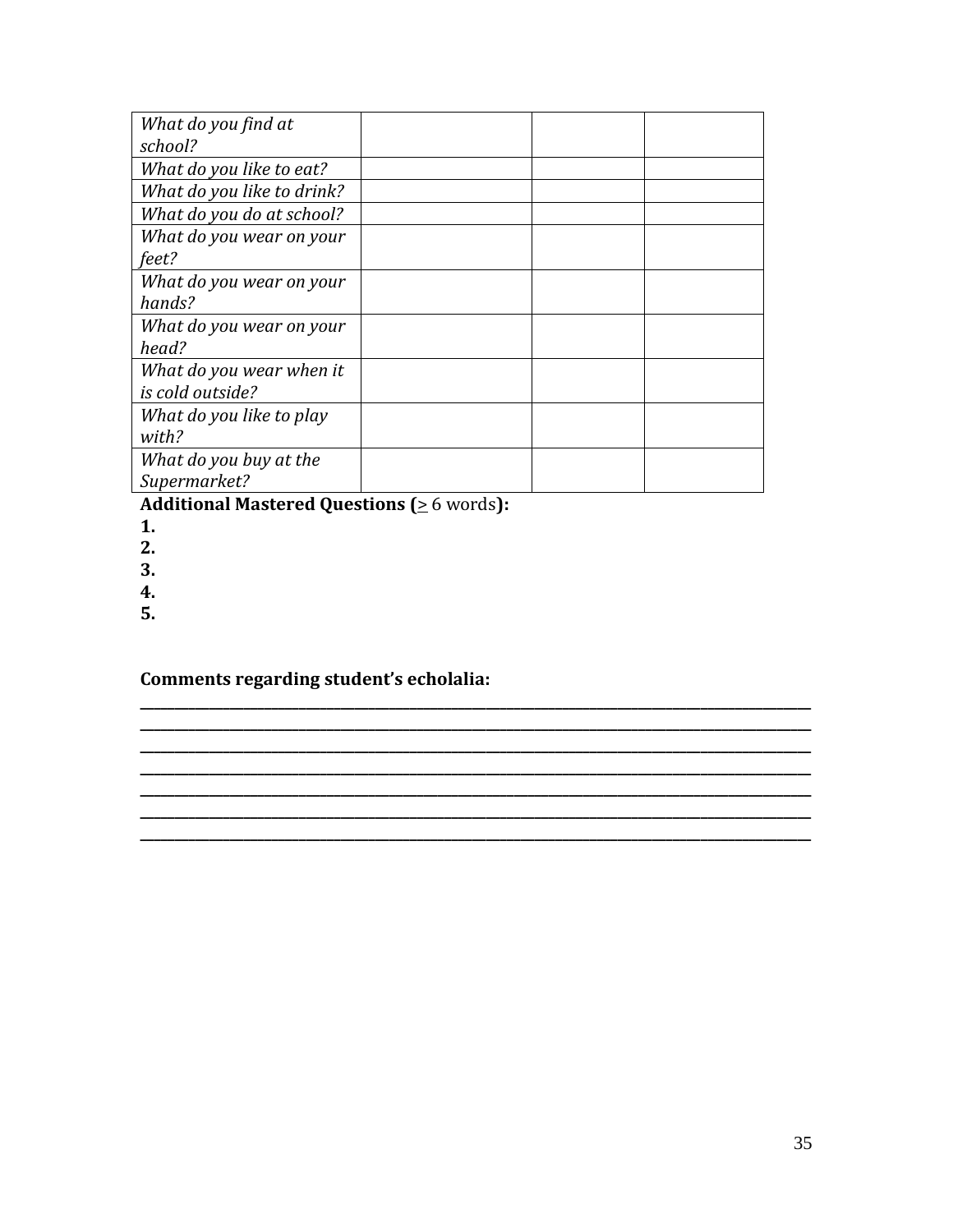**Please indicate which of the following verbal questions are NOT in your student's repertoire?** (i.e. which of these questions are brand new to your student?)

# **Novel – Short Utterance (5 or fewer words)**

|                            | YES | NΩ |
|----------------------------|-----|----|
| What's a cypress?          |     |    |
| Where is Argentina?        |     |    |
| What's a fedora?           |     |    |
| Who is Barack Obama?       |     |    |
| Where do ostriches live?   |     |    |
| What is hummus?            |     |    |
| What are cleats?           |     |    |
| Where is Kazakhstan?       |     |    |
| What is disinfectant?      |     |    |
| Who is Hillary Clinton?    |     |    |
| <b>What is a Mandolin?</b> |     |    |
| What is a coffee grinder?  |     |    |
| What is a steamer?         |     |    |
| What is the internet?      |     |    |
| What's the Bill of Rights? |     |    |

# **Additional Novel Questions (**< 5 words**):**

- **1.**
- **2.**
- **3.**
- **4.**
- **5.**

## **Novel – Long Utterance (6 or more words)**

|                             | <b>YES</b> | NΩ |
|-----------------------------|------------|----|
| How many pennies are        |            |    |
| there in a dollar?          |            |    |
| Who was the first president |            |    |
| of the United States?       |            |    |
| How many decades are        |            |    |
| there in a century?         |            |    |
| What's the difference       |            |    |
| between a desk and a        |            |    |
| chair?                      |            |    |
| What's your favorite brand  |            |    |
| of orange juice?            |            |    |
| What's the difference       |            |    |
| between McDonalds and       |            |    |
| Wendys?                     |            |    |
| What do you do at a bank?   |            |    |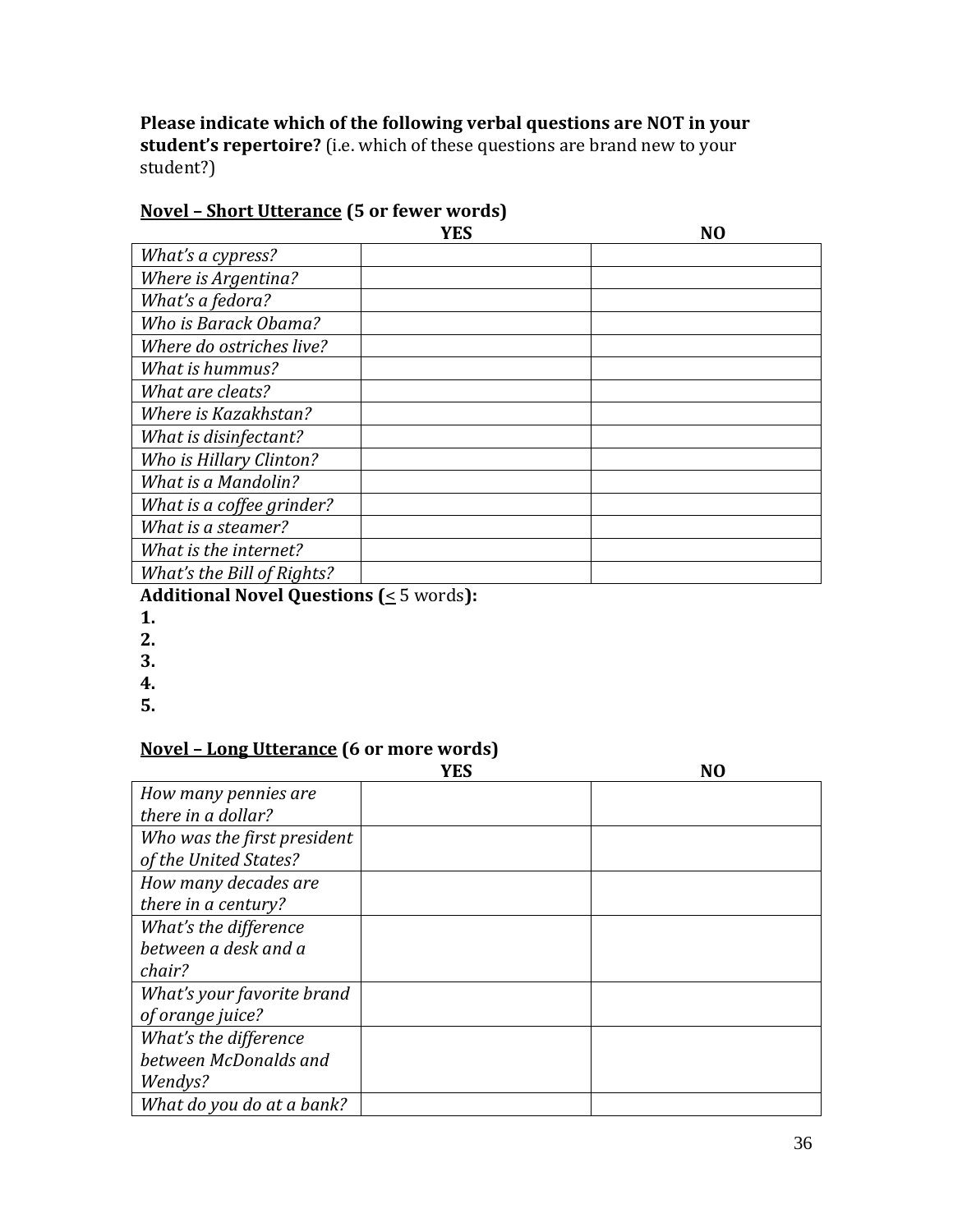| What's the capital of North |  |
|-----------------------------|--|
| Dakota?                     |  |
| What do you do when the     |  |
| power goes out?             |  |
| Where can you find          |  |
| discount sneakers?          |  |
| What's your favorite brand  |  |
| of toothpaste?              |  |
| What do you use to cut      |  |
| your nails?                 |  |
| What do you do when you     |  |
| are lost?                   |  |
| What language do they       |  |
| speak in France?            |  |
| What do you do when you     |  |
| are frustrated?             |  |

**\_\_\_\_\_\_\_\_\_\_\_\_\_\_\_\_\_\_\_\_\_\_\_\_\_\_\_\_\_\_\_\_\_\_\_\_\_\_\_\_\_\_\_\_\_\_\_\_\_\_\_\_\_\_\_\_\_\_\_\_\_\_\_\_\_\_\_\_\_\_\_\_\_\_\_\_\_\_\_\_\_\_\_\_\_\_\_\_\_\_\_\_\_\_\_\_\_ \_\_\_\_\_\_\_\_\_\_\_\_\_\_\_\_\_\_\_\_\_\_\_\_\_\_\_\_\_\_\_\_\_\_\_\_\_\_\_\_\_\_\_\_\_\_\_\_\_\_\_\_\_\_\_\_\_\_\_\_\_\_\_\_\_\_\_\_\_\_\_\_\_\_\_\_\_\_\_\_\_\_\_\_\_\_\_\_\_\_\_\_\_\_\_\_\_ \_\_\_\_\_\_\_\_\_\_\_\_\_\_\_\_\_\_\_\_\_\_\_\_\_\_\_\_\_\_\_\_\_\_\_\_\_\_\_\_\_\_\_\_\_\_\_\_\_\_\_\_\_\_\_\_\_\_\_\_\_\_\_\_\_\_\_\_\_\_\_\_\_\_\_\_\_\_\_\_\_\_\_\_\_\_\_\_\_\_\_\_\_\_\_\_\_ \_\_\_\_\_\_\_\_\_\_\_\_\_\_\_\_\_\_\_\_\_\_\_\_\_\_\_\_\_\_\_\_\_\_\_\_\_\_\_\_\_\_\_\_\_\_\_\_\_\_\_\_\_\_\_\_\_\_\_\_\_\_\_\_\_\_\_\_\_\_\_\_\_\_\_\_\_\_\_\_\_\_\_\_\_\_\_\_\_\_\_\_\_\_\_\_\_ \_\_\_\_\_\_\_\_\_\_\_\_\_\_\_\_\_\_\_\_\_\_\_\_\_\_\_\_\_\_\_\_\_\_\_\_\_\_\_\_\_\_\_\_\_\_\_\_\_\_\_\_\_\_\_\_\_\_\_\_\_\_\_\_\_\_\_\_\_\_\_\_\_\_\_\_\_\_\_\_\_\_\_\_\_\_\_\_\_\_\_\_\_\_\_\_\_**

**\_\_\_\_\_\_\_\_\_\_\_\_\_\_\_\_\_\_\_\_\_\_\_\_\_\_\_\_\_\_\_\_\_\_\_\_\_\_\_\_\_\_\_\_\_\_\_\_\_\_\_\_\_\_\_\_\_\_\_\_\_\_\_\_\_\_\_\_\_\_\_\_\_\_\_\_\_\_\_\_\_\_\_\_\_\_\_\_\_\_\_\_\_\_\_\_\_**

**Additional Novel Questions (**> 5 words**):**

- **1.**
- **2.**
- **3.**
- **4.**
- **5.**

**Comments regarding student's echolalia:**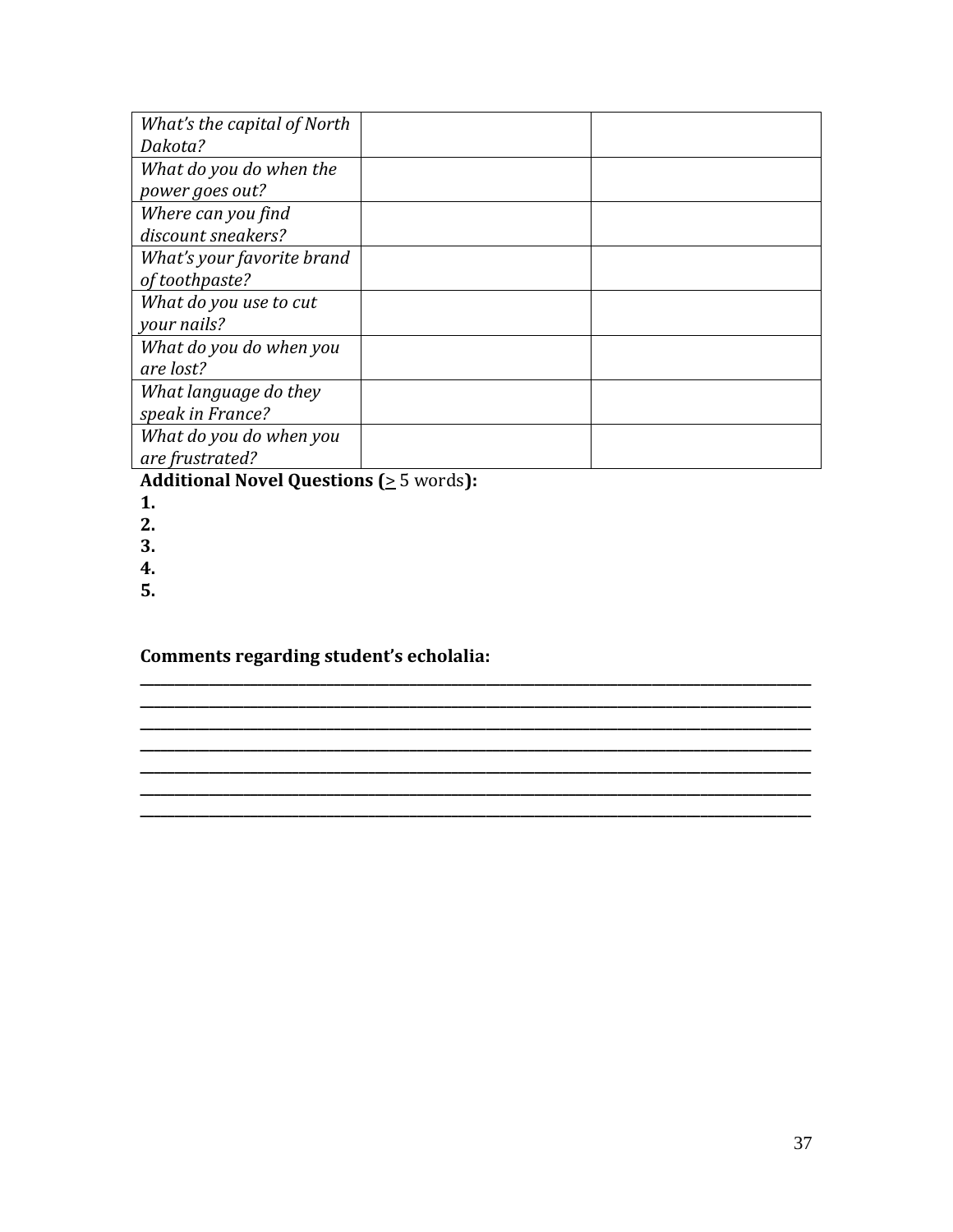## Appendix B

## **Effects of Demand Complexity on Echolalia**

Staff Antecedent Utterance Sheet Version 6.2

### **Student:\_\_\_\_\_\_\_\_\_\_\_\_\_\_\_\_\_\_\_\_\_\_\_\_\_\_\_\_\_\_\_\_\_\_\_\_**

### **Mastered Phrase – Short Utterance**

- 1. What's your name?
- 2. What does a dog say?
- 3. What does a cat say?
- 4. What do you drink?
- 5. What do you eat?
- 6. Where do you sleep?
- 7. What is your Dad's name?
- 8. What do you write with?
- 9. What do you play with?
- 10. Where do you live?

## **Mastered Phrase – Long Utterance**

- 1. What do you like to eat?
- 2. What do you like to drink?
- 3. What do you write with in school?
- 4. What sound does a dog make?
- 5. What sound does a cat make?
- 6. What sound does a cow make?
- 7. What do you play with at home?
- 8. What do you wear on your feet?
- 9. What do you find at school?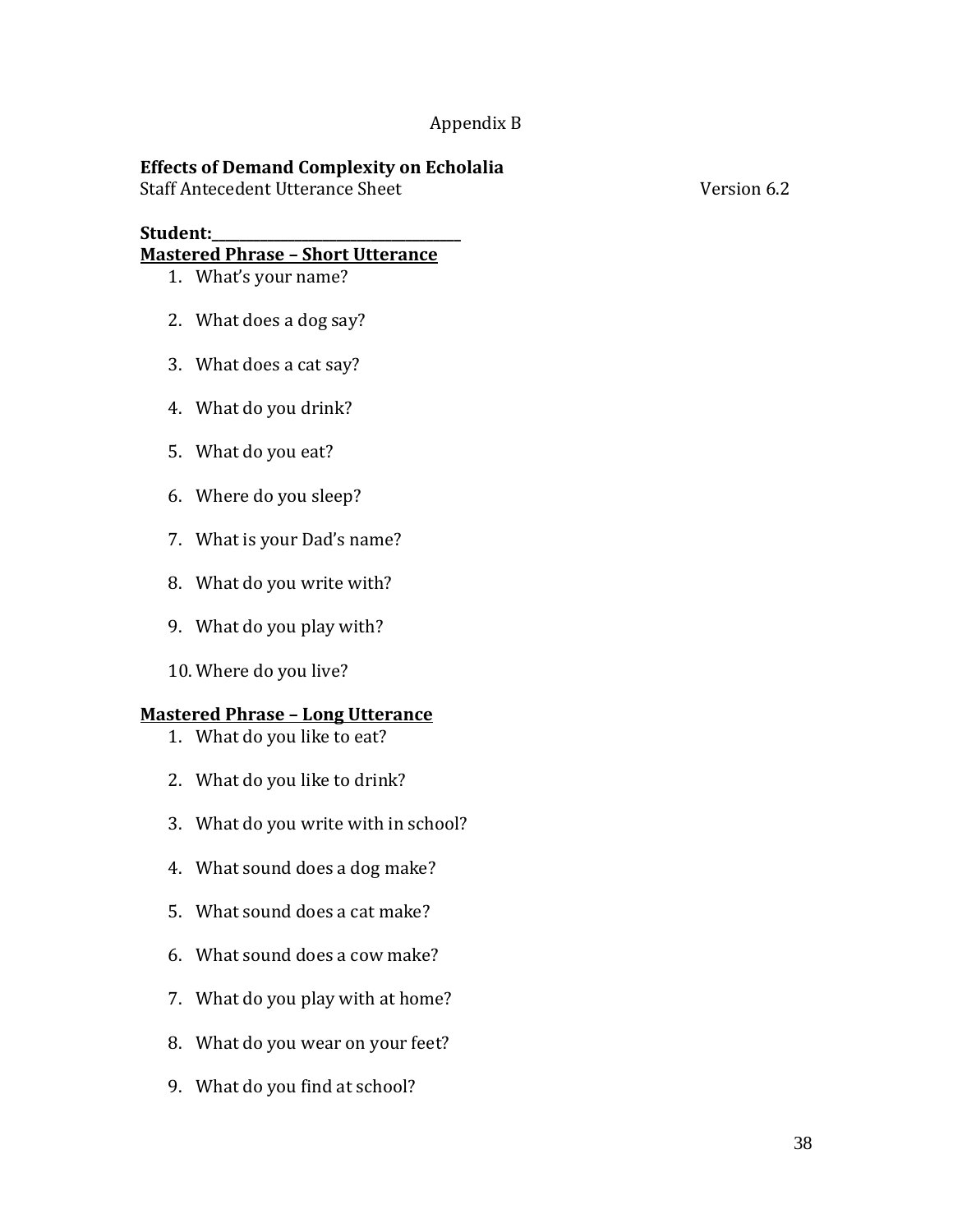10. What do you like to watch?

### **Novel Phrase – Short Utterance**

- 1. What's a cypress?
- 2. Where is Argentina?
- 3. What's a fedora?
- 4. Who is Barack Obama?
- 5. Where do ostriches live?
- 6. What is hummus?
- 7. Where is Kazakhstan?
- 8. What is Mandolin?
- 9. What is the internet?
- 10. What is a coffee grinder?

### **Novel Phrase- Long Utterance**

- 1. How many pennies are there in a dollar?
- 2. Who was the first president of the United States?
- 3. How many decades are there in a century?
- 4. What's the difference between a desk and a chair?
- 5. What's the capital of North Dakota?
- 6. What do you do when the power goes out?
- 7. Where can you find discount sneakers?
- 8. What's your favorite brand of toothpaste?
- 9. What do you do when you are lost?
- 10. What language do they speak in France?